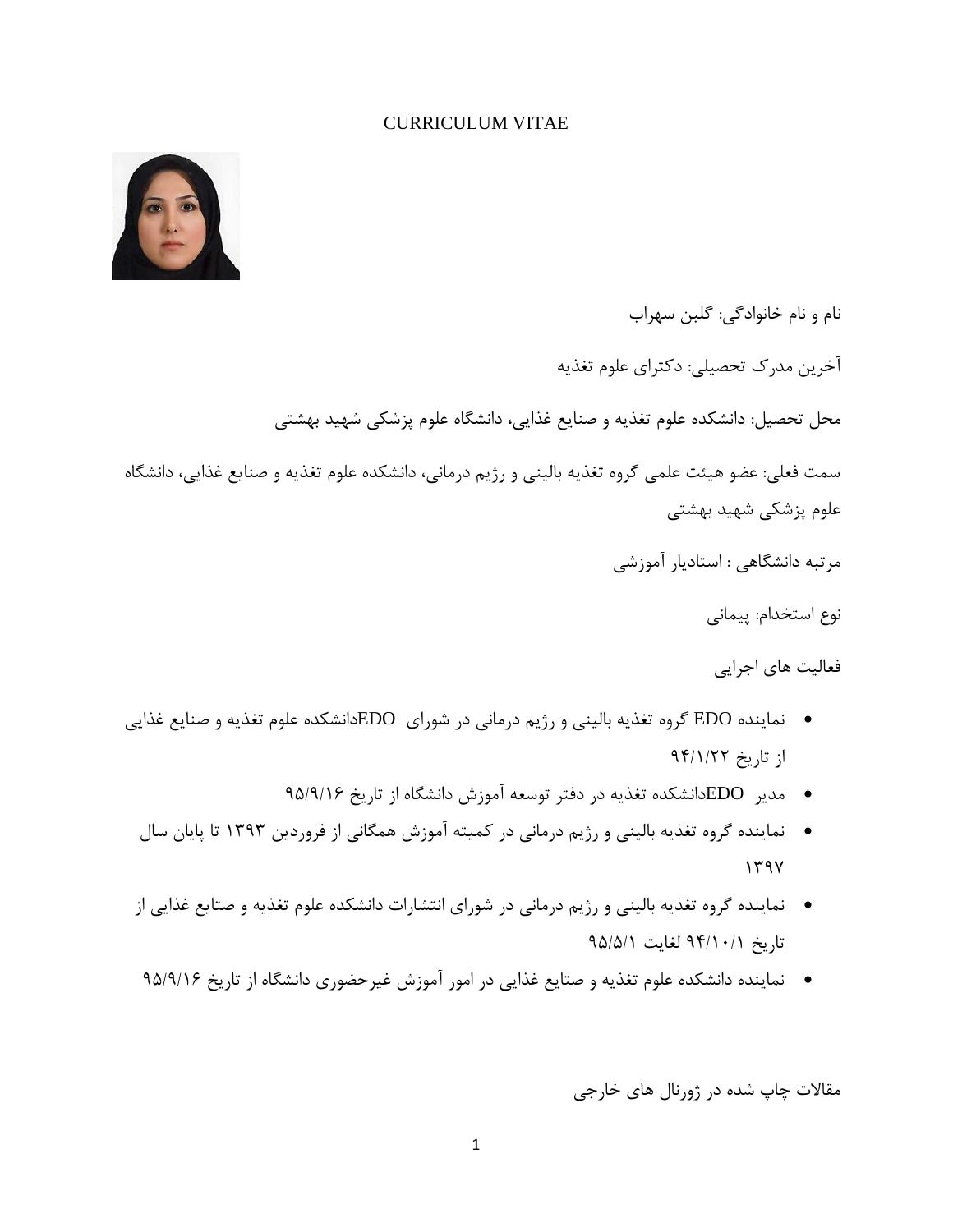- Hosseinpour-Niazi S, Sohrab G, Asghari G, Mirmiran P, Moslehi N, Azizi F. [Dietary](http://www.ncbi.nlm.nih.gov/pubmed/23808777)  [glycemic index, glycemic load, and cardiovascular disease risk factors: Tehran Lipid and](http://www.ncbi.nlm.nih.gov/pubmed/23808777)  [Glucose Study.](http://www.ncbi.nlm.nih.gov/pubmed/23808777) Arch Iran Med. 2013 Jul;16(7):401-7.
- Sohrab G, Hosseinpour-Niazi S, Hejazi J, Yuzbashian E, Mirmiran P, Azizi F. [Dietary](http://www.ncbi.nlm.nih.gov/pubmed/23607642)  [polyphenols and metabolic syndrome among Iranian adults.](http://www.ncbi.nlm.nih.gov/pubmed/23607642) Int J Food Sci Nutr. 2013 Sep;64(6):661-7.
- Hosseinpour S, Mirmiran P, Sohrab G, HosseiniEsfehani F, Asghari G, Azizi F. Inverse association between fruit, legume, and cereal fiber and the risk of metabolic syndrome: Tehran Lipid and Glucose Study. Diabetes Research and Clinical Practice. 2011 Nov;94(2):276-83.
- Golbon Sohrab, Javad Nasrollahzadeh, Hamid Zand, Zohreh Amiri, Maryam Tohidi, Masoud Kimiagar. Effects of pomegranate juice consumption on inflammatory markers in patients with type 2 diabetes: A randomized, placebo-controlled trial. J Res Med Sci. 2014 Mar;19(3):215-20.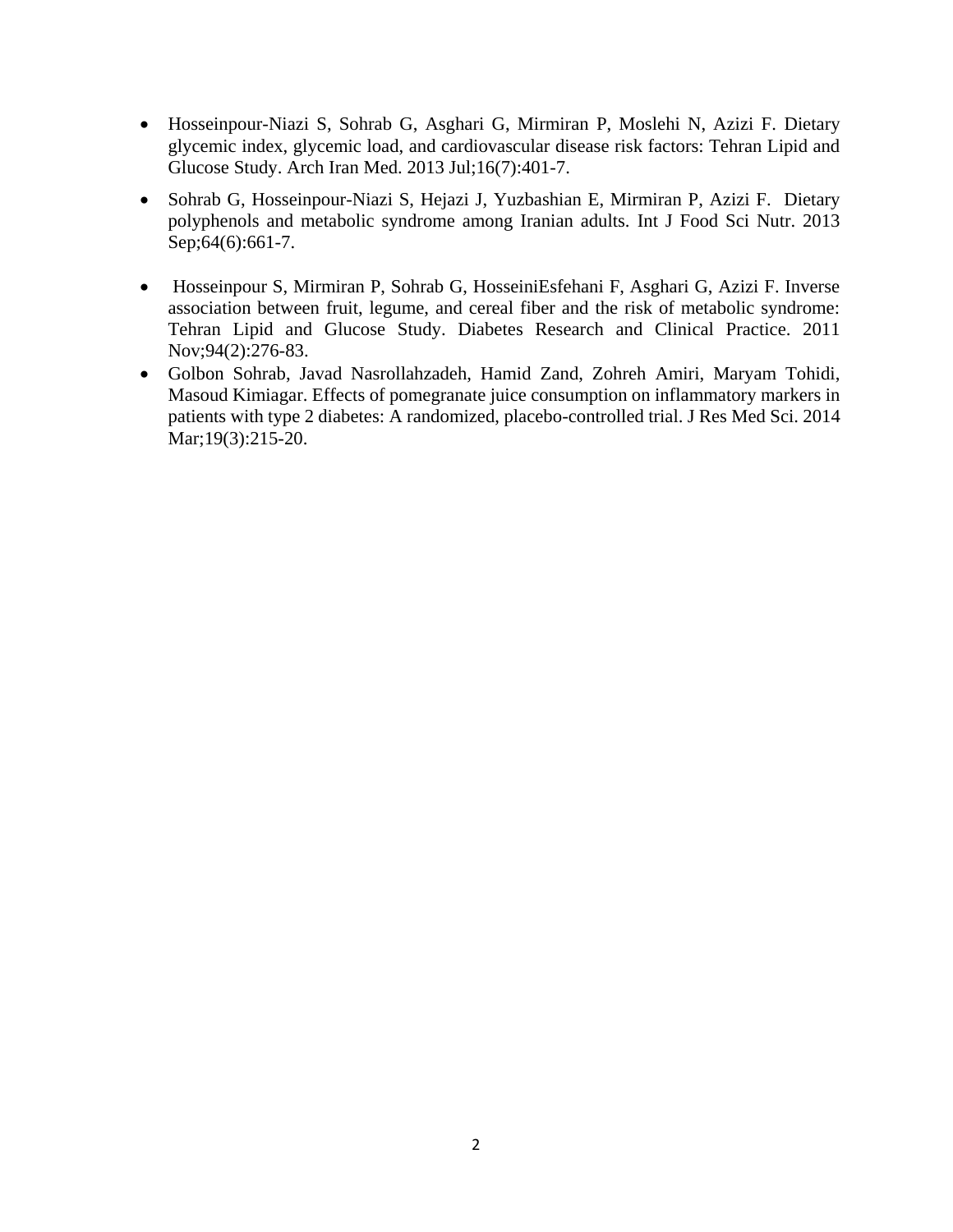- Golbon Sohrab, Pooneh Angoorani, Maryam Tohidi, Hadi Tabibi, Masoud Kimiagar, Javad Nasrollahzadeh. Pomegranate (Punicagranatum) juice decreases lipid peroxidation, but has no effect on plasma advanced glycated end-products in adults with type 2 diabetes: a randomized double-blind clinical trial. Food Nutr Res. 2015 Sep 8; 59:28551.
- Faghihimani Z, Mirmiran p, Sohrab G, Faghihimani E. Effects of pomegranate seed oil on insulin resistance and lipid profile in type 2 diabetic patients. International Journal of Preventive Medicine. [Int J Prev Med.](https://www.ncbi.nlm.nih.gov/pubmed/27994825) 2016 Nov 29; 7:124.
- Sohrab G, Ebrahimof S, Sotoudeh G, Neyestani TR, Angoorani P, Hedayati M, Siasi F. [Effects of pomegranate juice consumption on oxidative stress in patients with type 2](https://www.ncbi.nlm.nih.gov/pubmed/27633135)  [diabetes: a single-blind, randomized clinical trial.](https://www.ncbi.nlm.nih.gov/pubmed/27633135) Int J Food Sci Nutr. 2017 Mar; 68(2): 249-255.

.

- Roshan H, Nikpayam O, Sedaghat M, Sohrab G<sup>\*</sup>. Effects of green coffee extract [supplementation on anthropometric indices, glycaemic control, blood pressure, lipid](https://www.ncbi.nlm.nih.gov/pubmed/29307310)  [profile, insulin resistance and appetite in patients with the metabolic syndrome: a](https://www.ncbi.nlm.nih.gov/pubmed/29307310)  [randomised clinical trial.](https://www.ncbi.nlm.nih.gov/pubmed/29307310) Br J Nutr. 2018 Feb; 119(3):250-258.
- Lazavi F, Mirmiran P, Sohrab G\*, Nikpayam O, Angoorani P, Hedayati M. The barberry juice effects on metabolic factors and oxidative stress in patients with type 2 diabetes: A randomized clinical trial. Complement Ther Clin Pract. 2018 May; 31:170-174.
- Sohrab G, Ebrahimof S, Hosseinpour-Niazi S, Yuzbashian E, Mirmiran P, Azizi F. [The](https://www.ncbi.nlm.nih.gov/pubmed/29717926)  [association of dietary intakes of total polyphenol and Its subclasses with the risk of](https://www.ncbi.nlm.nih.gov/pubmed/29717926)  [metabolicsyndrome: Tehran Lipid and Glucose Study.](https://www.ncbi.nlm.nih.gov/pubmed/29717926) Metab Syndr Relat Disord. 2018 May 2.
- Golbon Sohrab, Javad Nasrollahzadeh, Maryam Tohidi, Hamid Zand, Omid Nikpayam. Pomegranate juice increase sirtuin1 protein in peripheral blood mononuclear cell from patients with type 2 diabetes: a randomized placebo controlled clinical trial. Metab Syndr Relat Disord. 2018 Oct; 16(8):446-451.
- Omid Nikpayam, Hanieh Roshan , Golbon Sohrab\*, Meghdad Sedaghat. Effects of Green coffee extract supplementation on oxidative stress, systemic and vascular inflammation in patients with metabolic syndrome: A randomized clinical trial. Iran Red Crescent Med J. 2018 June; 20(6)
- Sohrab G, Roshan H, Ebrahimof S, Nikpayam O, Sotoudeh G, Siasi F. [Effects of](https://www.ncbi.nlm.nih.gov/pubmed/30661697)  [pomegranate juice consumption on blood pressure and lipid profile in patients with type 2](https://www.ncbi.nlm.nih.gov/pubmed/30661697)  [diabetes: A single-blind randomized clinical](https://www.ncbi.nlm.nih.gov/pubmed/30661697) trial. Clin Nutr ESPEN. 2019 Feb; 29:30-35.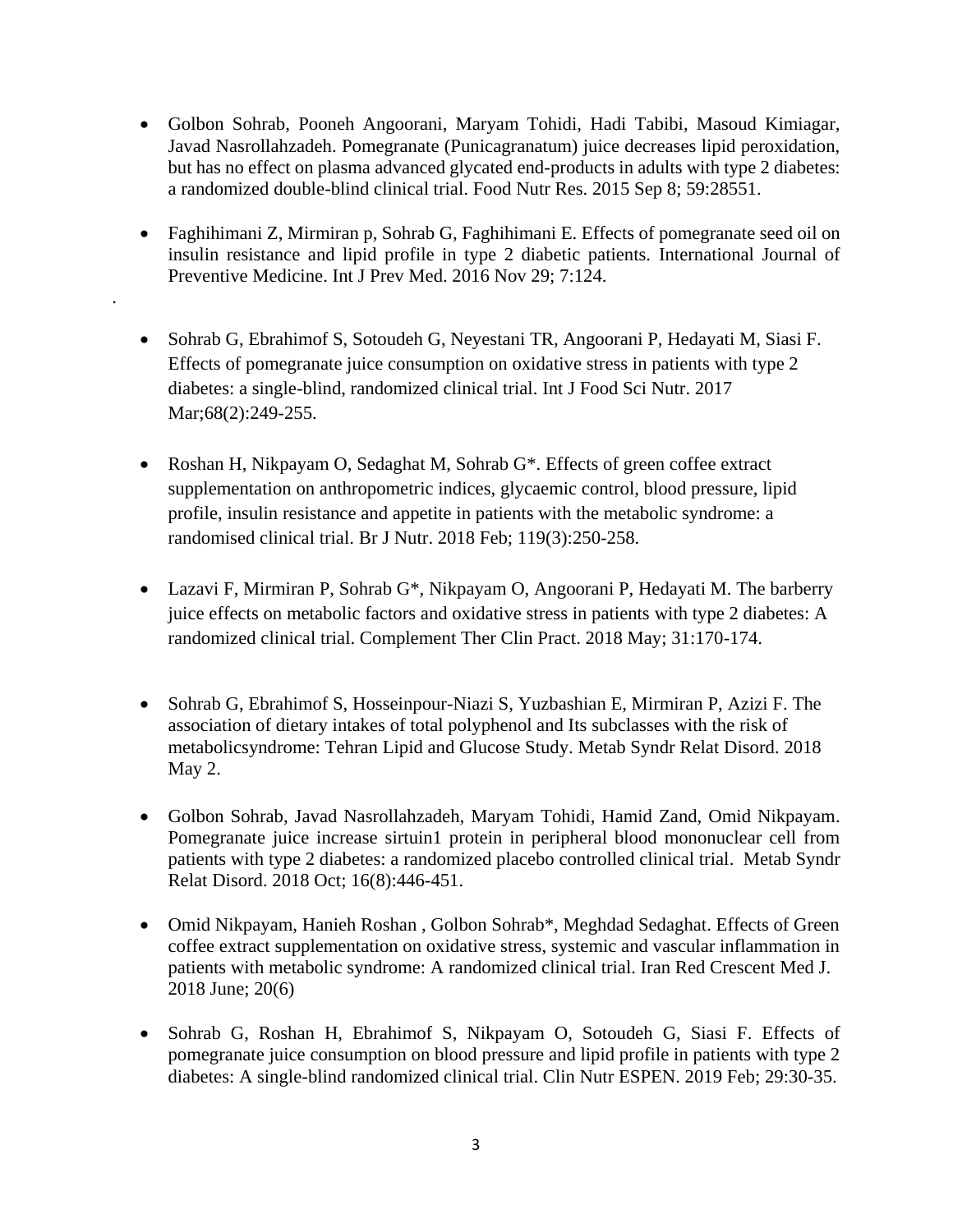- Mahsa Adibian. Homa Hodaei, Omid Nikpayam, Golbon Sohrab\*, Azita Hekmatdoost. The effects of curcumin supplementation on hs-CRP, serum adiponectin and lipid profile in patients with type 2 diabetes: A randomized, double-blind, placebo-controlled trial. Phytotherapy research [Phytother Res.](https://www.ncbi.nlm.nih.gov/pubmed/30864188) 2019 May;33(5):1374-1383
- Hodaei H, Adibian M, Nikpayam O, Hedayati M, Sohrab G\*.The effect of curcumin supplementation on anthropometric indices, insulin resistance and oxidative stress in patients with type 2 diabetes: a randomized, double-blind clinical trial. Diabetol Metab Syndr. 2019 May 27;11:41.
- [Abhari K, Saadati S, Hosseini-Oskouiee F, Yari Z, Hosseini H, Sohrab G, Hejazi E,](https://www.ncbi.nlm.nih.gov/pubmed/31327047)  [Agah S, Sadeghi A, Hekmatdoost A. Is Bacillus coagulans supplementation plus low](https://www.ncbi.nlm.nih.gov/pubmed/31327047)  [FODMAP diet superior to low FODMAP diet in irritable bowel syndrome management?](https://www.ncbi.nlm.nih.gov/pubmed/31327047) Eur J Nutr. 2019 Jul 20.
- Bahrami A, Teymoori F, Eslamparast T, Sohrab G, Hejazi E, Poustchi H, Hekmatdoost A. [Legume intake and risk of nonalcoholic fatty liver disease.](https://www.ncbi.nlm.nih.gov/pubmed/30796701) Indian J Gastroenterol. 2019 Feb;38(1):55-60.

\*Corresponding author

مقاالت چاپ شده در ژورنال های داخلي

- میرمیران پ، آزادبخت ل،اسماعیل زاده ا، سهراب گ، عزیزی ف. تعیین شاخص های پیش بیني کننده عوامل خطر بیماریهای قلبي عروقي در افراد بزرگسال تهراني. مجله دانشگاه علوم پزشکي ایران، زمستان ،1132 سال دهم، شماره ،11 -143 .134
- سهراب گ، ستوده گ، سیاسي ف، نیستاني ت، رحیمي ع، چمری م. اثر مصرف آب انار بر فشارخون افراد مبتلا به دیابت نوع ۲. مجله ی غدد درون ریز و متابولیسم ایران. اسفند ۱۳۸۶، دوره ی نهم، شماره ی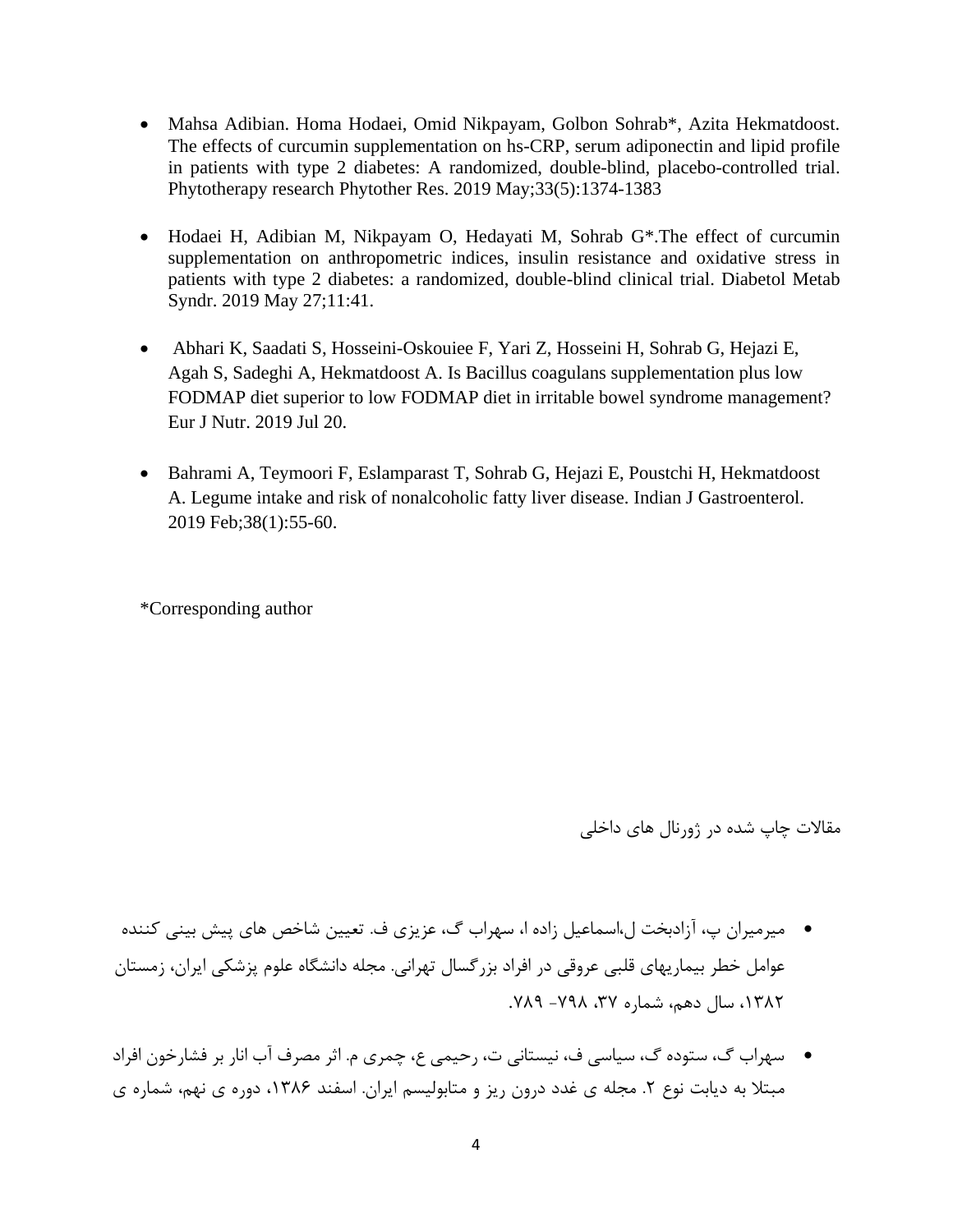$4.0.9 - P P$ 

- کیمیاگر م، سهراب گ، همت م، گلستان ب.ارتباط بین چاقي و سطح چربیهای سرم در مردان بالغ -19 13 ساله منطقه 1 تهران: مقایسه نمایه توده بدن، دور کمر و نسبت دور کمر به دور باسن. فصلنامه علمي پژوهشي یافته. پاییز ۹۰، دوره سیزدهم، شماره ۳، مسلسل ۴۹، ۷۰-۶۳.
- حسین پور س، میرمیران پ، سهراب گ، حسیني اصفهاني ف، عزیزی ف. رابطه فیبر رژیم غذایي و خطر سندرم متابولیک در بزرگساالن تهراني: مطالعه قند و لیپید تهران.مجله تخصصي اپیدمیولوژی ایران؛ ،1141دوره ،1 شماره:9 صفحات .1-1
- سمیه حسین پور، گلبن سهراب، گالله اصغری، پروین میرمیران، نازنین مصلحي، فریدون عزیزی. ارتباط نمایه و بارگالیسمي با عوامل خطر بیماریهای قلبي- عروقي. مجله علمي دانشگاه علوم پزشکي گرگان. دوره ۱۵، شماره ۱، بهار ۱۳۹۲، ۶۴-۶۴
- فاطمه لزوی، پروین میرمیران، گلبن سهراب، نرگس اشکوری، مهدی هدایتي، سمانه اکبرپور. اثر مصرف آب زرشک (بربریس ولگاریس) بر فشارخون افراد مبتلا به دیابت نوع ۲. پژوهش در پزشکی، دوره ۳۹، شماره ۴، ۱۳۹۴، ۱۸۸۸-۱۸۲
- مهسا ادیبیان، هما هدایي، مهدی هدایتي، گلبن سهراب \* . اثرات مصرف مکمل کورکیومین بر عوامل خطر بیماریهای قلبی - عروقی در بیماران مبتلا به دیابت نوع ٢. پژوهش در پزشکی، دوره ۴۱، شماره ٢،  $29-99$   $1799$
- هما هدایي، مهسا ادیبیان، گلبن سهراب \* ، مهدی هدایتي. اثرات مکمل یاری با کورکیومین بر روی کنترل گلیسمي و اندازه های تن سنجي در بیماران مبتال به دیابت نوع 2 دارای اضافه وزن: کارآزمایي بالیني تصادفي دو سو کور. مجله غدد درون ریز و متابولیسم ایران، دوره نوزدهم، شماره ،1 فروردین و اردیبهشت  $1 - 9$ ,  $1799$
- أرمان جليلوند، أزيتا حكمت دوست، گلبن سهراب ٌ. اثرات رژيم كم فروكتوز بر روى كنترل گليسمى در ببیماران مبتلا به دیابت نوع ۲. مجله دانشگاه علوم پزشکی مازندران دوره بیست و هشتم شماره ۱۶۴ شهریور سال ،1141 91-92 \*نویسنده مسوول

مقالات ارایه شده در کنگره های بین المللی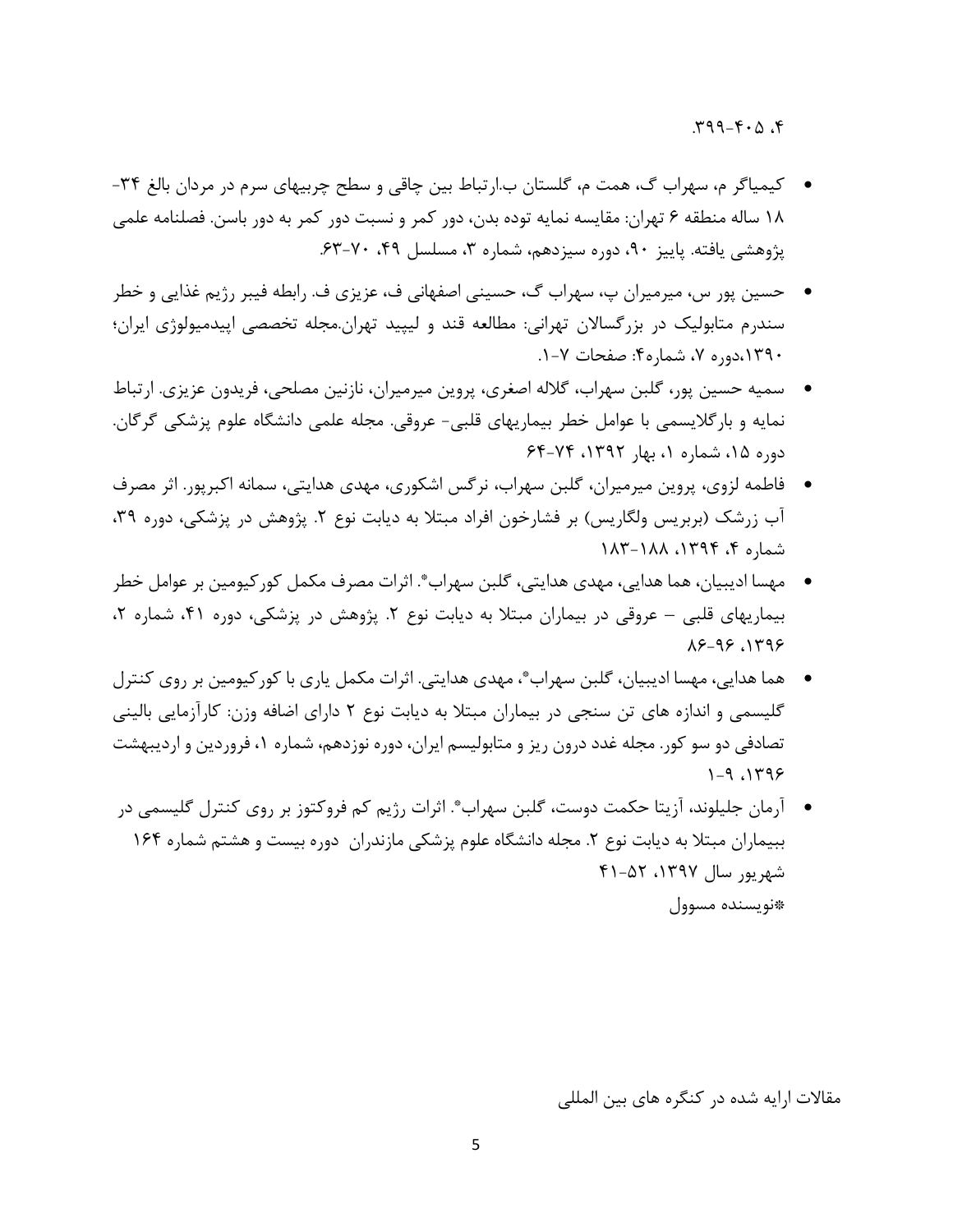- Sohrab G, Nasrollahzadeh J, Zand H, Tohidi M, Angoorani P, Kimiagar M. Diabetes and Inflammation: Pomegranate as an ancient medicine and modern functional food. The 1<sup>st</sup> International and 13th Iranian Nutrition congress. Nov30-Dec 3, Tehran, Iran
- Lazavi F, Mirmiran P, Sohrab G. Effect of Barberry juice consumption on lipid profile in patients with type 2 diabetes. The 1<sup>st</sup> International and 13<sup>th</sup> Iranian Nutrition congress. Nov30-Dec 3, Tehran, Iran
- Golbon Sohrab, Maryam Tohidi, Javad Nasrollahzadeh, Masoud Kimiagar .Pomegranate Juice Improves Endothelial Inflammation in Patients with Type 2 Diabetes: A Randomized Placebo-Controlled Trial. 10th International Congress of Endocrine Disorders. 22-24 October, 2014;Tehran, Iran
- Fatemeh Lazavi, Parvin Mirmiran, Golbon Sohrab, Narges Eshkevari, Mehdi Hedayati. Effect of Barberry juice consumption on blood pressure in patients with type 2 diabetes. 10th International Congress of Endocrine Disorders. 22-24 October, 2014;Tehran, Iran
- Sohrab G, Hosseinpour S, Hejazi J, Mirmiran P, Azizi F. Association between intake of different polyphenol subgroups and risk of metabolic syndrome. 3rd International Congress on Abdominal Obesity. 9-12 July 2012. Montreal, Canada
- Sohrab G, Hosseinpour S, Mirmiran p, AziziF. The metabolic syndrome in relation with the glycemic index and the glycemic load. World diabetes congress, Dubai 2011
- Sohrab G, Sotoudeh G, Siasi F, Neyaetani T, Rahimi A, Ebrahimof S. Effects of Pomegranate juice consumption on serum oxidized LDL in type 2 diabetic patients. World diabetes congress, Dubai 2011
- Sohrab G. Effects of Pomegranate juice consumption on serum total antioxidant capacity in type 2 diabetic patients. 19<sup>th</sup> International Congress of Nutrition. October 4-9 2009, Bangkok, Thailand
- Navai L, Sohrab G. A comparative study of prevalence of hypertension and body mass index in urban and rural areas of Tehran.19<sup>th</sup> International Congress of Nutrition. October 4-9 2009, Bangkok, Thailand
- Navai L, Shakerhosseini R, Sohrab G. Epidemiology of diabetes in pregnant rural Tehrani women. 19<sup>th</sup> International Congress of Nutrition. October 4-9 2009, Bangkok, Thailand
- Navai L, Sohrab G, Mirghotbi M. Anemia in pregnant women in Bumehen city.  $19<sup>th</sup>$ International Congress of Nutrition. October 4-9 2009, Bangkok, Thailand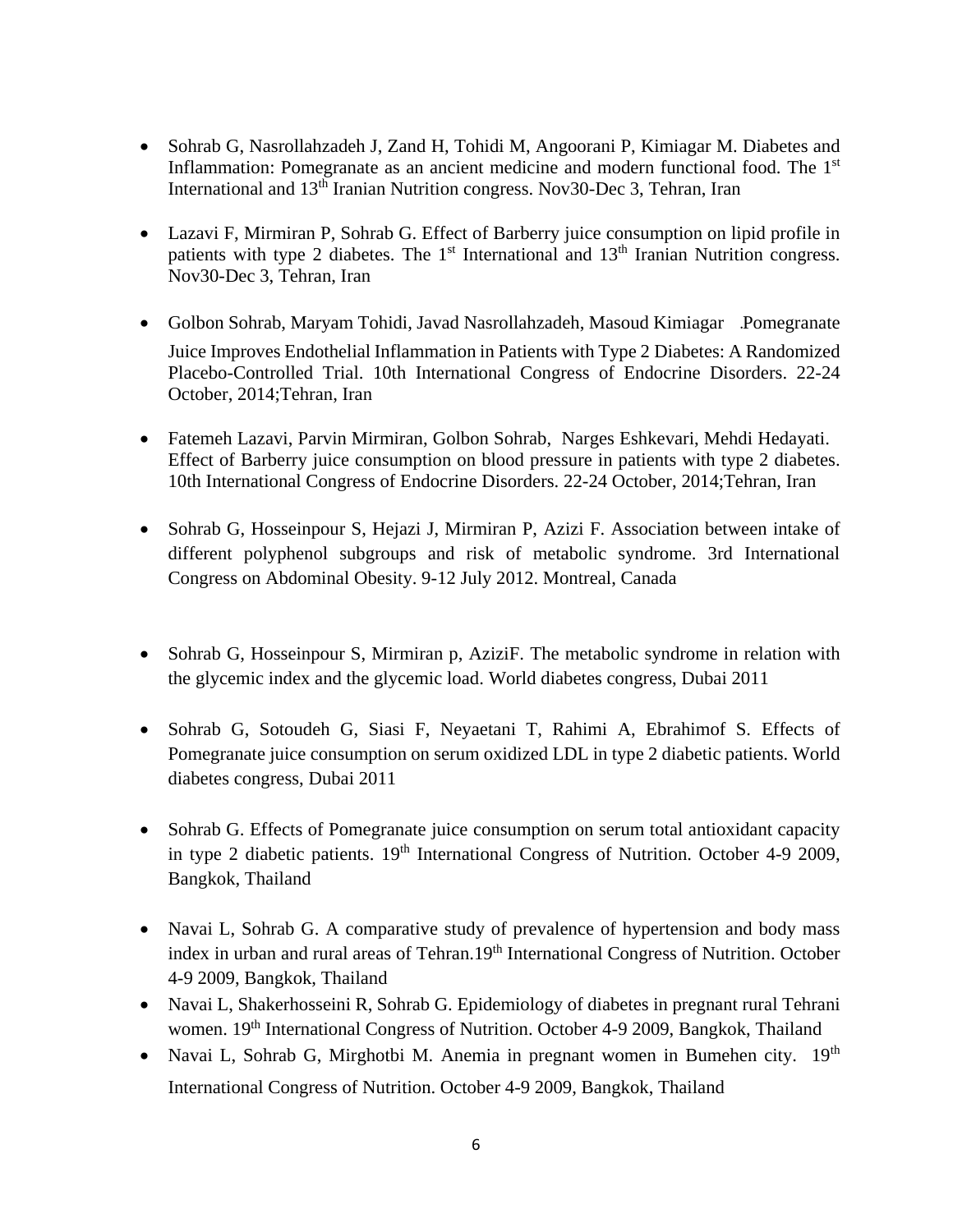- Sohrab G, kimiagar M, Hemat M, Golestan B. Determining serum total cholesterol, LDL cholesterol, HDL cholesterol and triglyceride and prevalence of overweight, obesity and fat distribution in men 18-34 years living in  $6<sup>th</sup>$  distinct of Tehran.  $5<sup>th</sup>$  Asia-Oceania on obesity 2009
- Navai L, Shakerhosseini R, Mohajeri N, Sohrab G. Effect of Zinc supplementation on HbA1c in men with NIDDM. International Congress on Diabetes and its Complications. Iran May 2009
- Sohrab G, Sotoodeh G, Siassi F, Rahimi A, Neyestani T. Effects of pomegranate juice consumption on serum paraxonasearylesterase activity in type 2 diabetic patients. International Congress on Diabetes and its Complications. World diabetes congress. Canada May 2009
- Sohrab G. Effect of pomegranate juice consumption on blood pressure in type 2 diabetic patients. 2009
- Navai L, Shakerhosseini R, Sohrab G. Survey on hyperlipidemia, obesity, diabetesand hypertension in males over 50 years old. 2009
- Navai L, Sohrab G, Shakerhosseini R. A comparative study of hypertension and hyperlipidemia in obese and non-obese subjects, in a periurban area in Tehran. 2009
- Navai L, Sohrab G. Cardiovascular risk factor profile in Bumehen, Tehran. The thirdJapan-ASEAN Men's Health Conference 2008
- Sohrab G, Aminpour A. The influence of traditional herbs on fasting blood sugar in diabetes. 2nd International Congress on Traditional Medicine and Materia Media. 4-7 October 2004, Tehran, Iran
- Sohrab G, Navaei L. Obesity prevalence in 8-11 years old boys in a primary school in Tehran-Iran. 5<sup>th</sup> International Conference on Nutrition and Fitness. 9-12 June 2004, Athens, Greece
- Kimiagar SM, Ebrahimof S, Sohra G, Hajeen T. Effect of a weight reducing diet on central obesity and waist to hip ratio (WHR). 13<sup>th</sup> European Congress on Obesity. 26-29 may, 2004, Prague, Czech Republic
- Sohrab G, Sotoodeh G, Siassi F, Rahimi A, Neyestani T. Effects of pomegranate juice consumption on serum paraxonase arylesterase activity in type 2 diabetic patients. International Congress on diabetes and its complications. 19-21 May 2009, Yazd, Iran
- Sohrab G. The effect of nutrition on snack choices in 10-11 years old children. International congress on Obesity. 3-8 September 2006. Sydney, Australia
- Sohrab G, minaee S, ebrahimof S. Amirkhizi F, Khalili M, soltani Z, Siadat Z, Giahi L, Jarolahi N. weight status and its related factors in school age children of Hootk village, Iran. International congress on Obesity. 3-8 September 2006. Sydney, Australia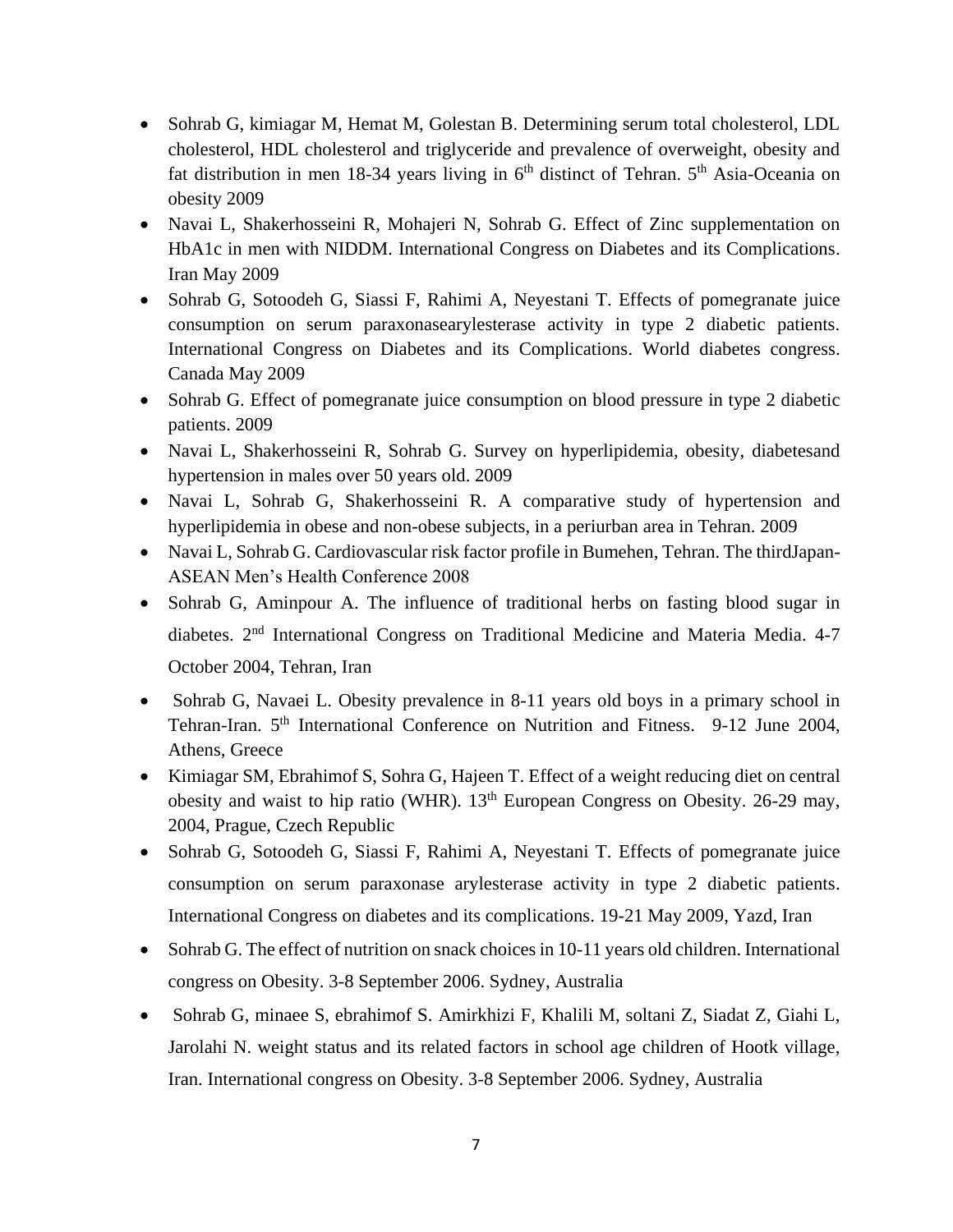- Sohrab G, minaee S, ebrahimof S. Amirkhizi F, Khalili M, soltani Z, Siadat Z, Giahi L, Jarolahi N. Nutritional assessment and related factors in school age children of hootk village, Iran. 13<sup>th</sup> Asia-Oceania Congress of Endocrinology. 10-12 May 2006, Tehran, Iran.
- Ebrahimof S, Haghighan Roudsari A, Sohrab G, Larijani B, Kimiagar SM. Body mass index and bone mineral density and bone metabolism in post menopausal women.  $13<sup>th</sup>$ Asia-Oceania Congress of Endocrinology. 10-12 May 2006, Tehran, Iran.

مقاالت ارایه شده در کنگره های داخلي

- Golbon Sohrab, Somaie Hosseinpour-Niazi, Parvin mirmiran, Jalal Hejazi, Fereidoun Azizi. Dietary polyphenol and the risk of the metabolic syndrome: a prospective study in the Tehran Lipid and Glucose Study. 5Th congress on prevention and treatment of obesity of Iran (poster presentation)
- Golbon Sohrab, Somaie Hosseinpour-Niazi, Parvin mirmiran, Jalal Hejazi, Fereidoun Azizi. Protective effect of Dietary flavonoids in obesity: a cross sectional study in the Tehran Lipid and Glucose Study.  $5^{Th}$  congress on prevention and treatment of obesity of Iran (Oral presentation)
- شبنم حسیني، مینا بیت اللهي، گلبن سهراب. بررسي نظام مند اثر دریافت چربي، محرک های غذایي و روزه داری بر سر درد های میگرني. همایش علمي دانشجویان علوم تغذیه. ،1149 واحد علوم و تحقیقات دانشگاه آزاد اسالمي )سخنراني(
- ندا لطف اللهي حقي، گلبن سهراب، افشان داوری دولت آبادی. بررسي ارتباط بین سطح سرمي 29 هیدروکسي ویتامین دی و بیماری کبد چرب غیر الکلي در بزرگساالن. همایش علمي دانشجویان علوم تغذیه. ،1149 واحد علوم و تحقیقات دانشگاه آزاد اسالمي )پوستر(
- بررسي انواع رژیم های درماني در کودکان مبتال به صرع مقاوم به دارو. مرجان معلمیان، گلبن سهراب، آیدا عارف آذر. همایش علمي دانشجویان علوم تغذیه. ،1149 واحد علوم و تحقیقات دانشگاه آزاد اسالمي )پوستر(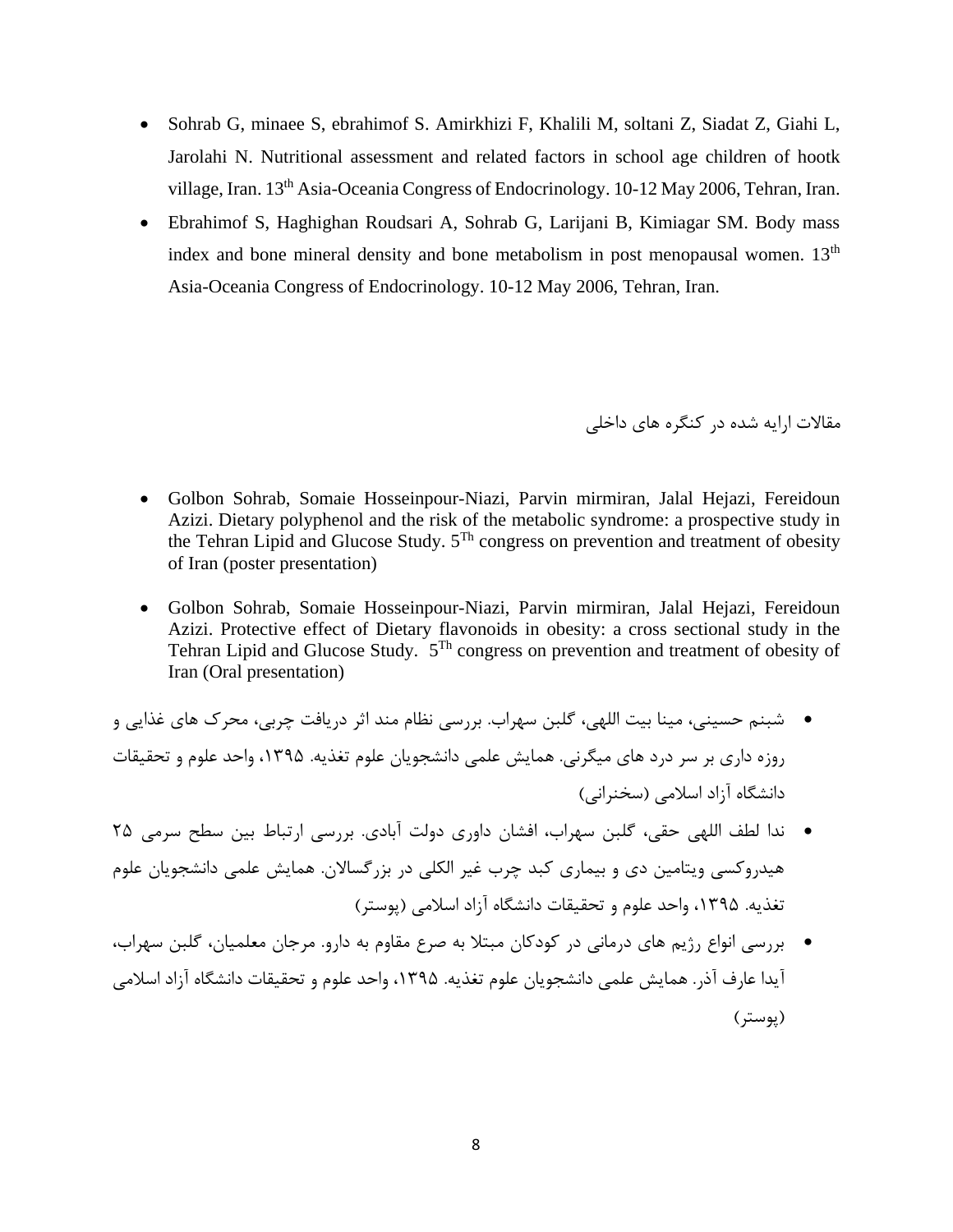- افشان داوری دولت آبادی، ندا لطف اللهي حقي، گلبن سهراب. بررسي اثر مصرف مکمل امگا 1 بر روی بیماری آلزایمر. همایش علمي دانشجویان علوم تغذیه. ،1149 واحد علوم و تحقیقات دانشگاه آزاد اسالمي )پوستر(
- گلبن سهراب. رژیم گیاه خواری و مولتیپل اسکلروزیس. کنفرانس علمي یک روزه تغذیه و مولتیپل اسکلروزیس. ۱۳۹۴، مرکز تحقیقات مولتیپل اسکلروزیس دانشگاه علوم پزشکی تهران. (سخنرانی)
- گلبن سهراب، پونه انگوراني، سمیرا ابراهیم ف، میترا ابتهي، زهره امیری. بررسي ارتباط نمایه توده بدن با شاخص های استرس اکسیداتیو در بیماران مبتال به دیابت نوع 2 ، کنگره پیشگیری و درمان چاقي ایران، ،1142 پژوهشکده علوم غدد درون ریز و متابولیسم )سخنراني(
- سهراب گ، میرمیران پ. رژیم های غذایي در پیشگیری و درمان سندرم متابولیک. یازدهمین کنگره تغذیه ایران، ،1134 دانشکده بهداشت دانشگاه علوم پزشکي تهران
- سهراب گ، ستوده گ، سیاسي ف، رحیمي ع، نیستاني ت، چمری م. بررسي تاثیر مصرف آب انار بر ظرفیت آنتي اکسیداني سرم افراد مبتلا به دیابت نوع ۲. هشتمین کنگره بین المللي غدد درون ریز.۱۳۸۸، تهران، ایران
- کیمیاگر م، سهراب گ، همت م، گلستان ب. ارتباط بین چاقي و سطح چربیهای سرم در مردان بالغ 13-19 ساله منطقه 1 تهران: مقایسه نمایه توده بدن، دور کمر و نسبت دور کمر به دور باسن. دهمین کنگره تغذیه ایران، ،1131 دانشکده بهداشت دانشگاه علوم پزشکي تهران )پوستر(
- کیمیاگر م، سهراب گ. جایگاه و ارتباط علم تغذیه با سایر علوم. دهمین کنگره تغذیه ایران، ،1131 دانشکده بهداشت دانشگاه علوم پزشکي تهران )سخنراني(
- گلبن سهراب، گیتي ستوده، فریدون سیاسي، تیرنگ نیستاني، عباس رحیمي، مریم چمری. بررسي تاثیر مصرف اب انار بر سطح لیپیدهای خون افراد مبتلا به دیابت نوع ۲، ۱۳۸۵، سومین کنگره پیشگیری از بیماریهای غیر واگیر، تهران، مجتمع بیمارستانی امام خمینی (ره) (پوستر)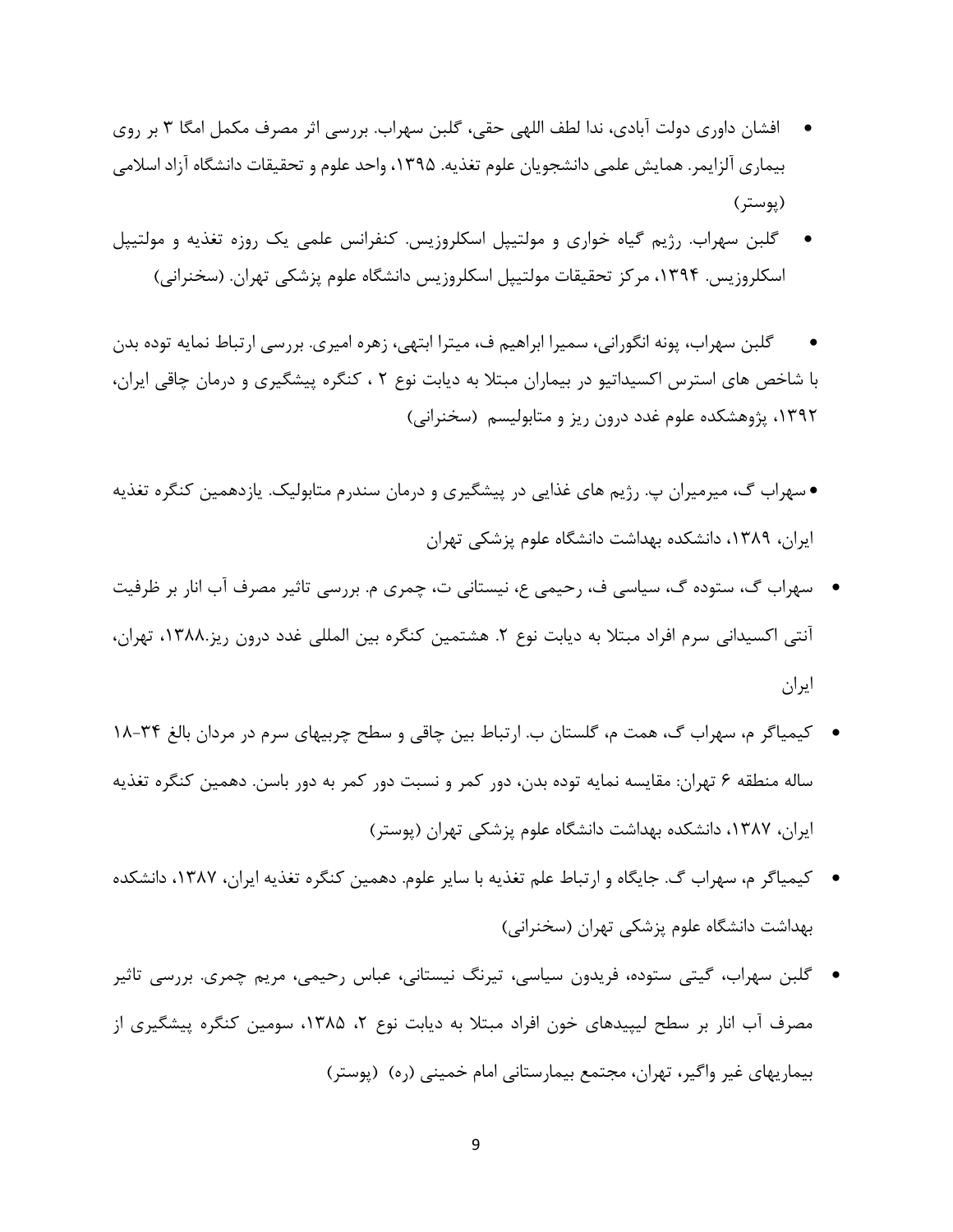- گلبن سهراب، گیتي ستوده، فریدون سیاسي، تیرنگ نیستاني، عباس رحیمي، مریم چمری. بررسي تاثیر مصرف اب انار بر فشار خون افراد مبتلا به دیابت نوع ۲، ۱۳۸۵،تبریز، نهمین کنگره تغذیه ایران (پوستر)
- امیرخیزی ف، خلیلي م، مینایي س، سهراب گ، سیادت ز، گیاهي ل، کرم سلطاني ز، فالح ح. بررسي وضع تغذیه و برخي عوامل مرتبط با آن در کودکان دبستاني روستای هوتک، استان کرمان.1131- ،1139تبریز، نهمین کنگره تغذیه ایران )پوستر(
- حسیني س، سهراب گ، خالقي نژاد. سوء تغذیه در بیمارستانهای ایران، مشکلي ناشناخته. هشتمین کنگره تغذیه ایران، ۱۳۸۳، دانشکده بهداشت دانشگاه علوم پزشکی تهران (سخنرانی)
- ابراهیم اف س، سهراب گ، هژین ت، جلیلي ش، کیمیاگر م. بررسي اثر رژیم کاهش وزن بر چاقي شکمي. هشتمین کنگره تغذیه ایران، ۱۳۸۳، دانشکده بهداشت دانشگاه علوم پزشکی تهران (پوستر)
- سهراب گ، ابراهیم اف س، هژین ت، علیخان ن، کیمیاگر م. بررسي میزان شیوع کم گزارش دهي و ارتباط آن با موفقیت در اجرای رژیم کاهش وزن. هفتمین کنگره بین المللي بیماریهای غدد درون ریز، ۱۳۸۳، مرکز تحقیقات غدد درون ریز و متابولیسم (پوستر)
- ابراهیم اف س، سهراب گ، هژین ت، کیمیاگر م. بررسي اثر رژیم کاهش وزن بر چاقي شکمي و نسبت دور کمر به دور باسن. دومین کنگره کشوری پیشگیری و کنترل بیماریهای غیرواگیر، ،1132 مرکز تحقیقات غدد درون ریز و متابولیسم دانشگاه علوم پزشکي و خدمات بهداشتي درماني شهید بهشتي)پوستر(
- گلبن سهراب، فریده طاهباز. مقایسه ارزش غذایي میگو سرخ شده با ماهي تون کنسرو شده. همایش علمي نقش آبزیان در سالمت، 1132)پوستر(
- محمدرضا میربلوکي، پروین میرمیران، گلبن سهراب، فریدون عزیزی. ارتباط تغذیه و نسبت دور کمر به دور باسن در خانواده: مطالعه قند و لیپید تهران. اولین کنگره پیشگیری و کنترل بیماریهای غیرواگیر،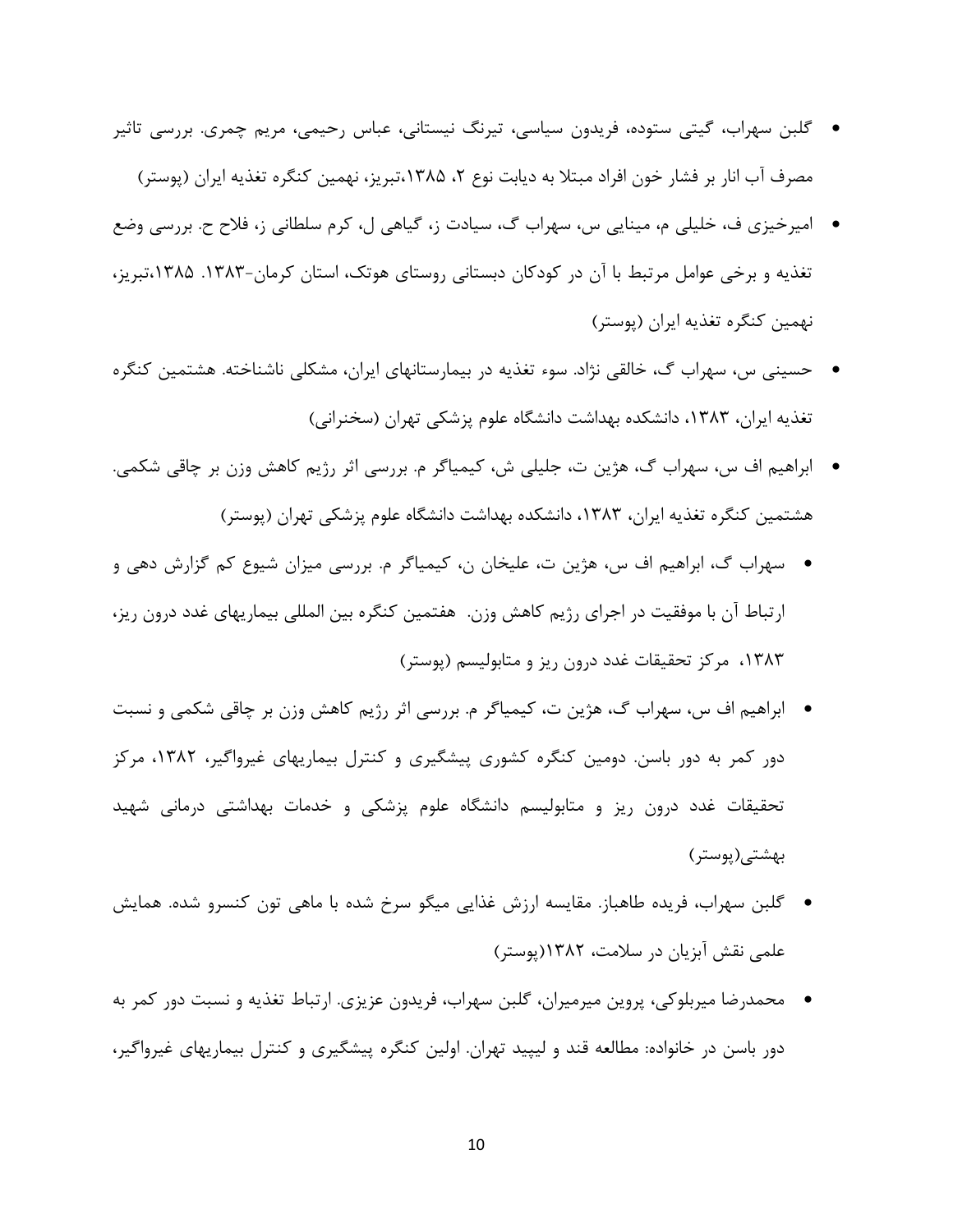،1131 مرکز تحقیقات غدد درون ریز و متابولیسم دانشگاه علوم پزشکي و خدمات بهداشتي درماني شهید(سخنرانی)

- پروین میرمیران، فاطمه محمدی، گلبن سهراب، فیروزه حسیني، فریدون عزیزی. تعیین تنوع مواد غذایي مصرفي و ارتباط آن با کفایت دریافت مواد غذایي در یک منطقه شهری تهران: مطالعه قند و لیپید تهران. ، هفتمین کنگره تغذیه ایران، ،1131 رشت، دانشگاه علوم پزشکي گیالن)سخنراني(
- کامبیز نعمتي، پروین میرمیران، گلبن سهراب، فریدون عزیزی. دریافت تیامین و ارتباط آن با وضعیت تغذیه ای جمعیت شهرنشین تهران: مطالعه آینده نگر قند و چربیهای خون تهران. دومین کنگره ملي بهداشت عمومي طب پیشگیری. ،1131 دانشگاه علوم پزشکي و خدمات بهداشتي درماني کرمانشاه (سخنراني)
- فاطمه محمدی، فرشته بایگي، پروین میرمیران، گلبن سهراب، فریدون عزیزی. بررسي تاثیر میزان تحصیالت و وضعیت تاهل بر روی دریافتهای غذایي و عوامل خطرساز بیماریهای قلبي-عروقي در بزرگساالن شرق تهران: مطالعه آینده نگر قند و چربیهای خون تهران. دوازدهمین کنگره ساالنه و بازآموزی جامعه پزشکان متخصص داخلي ایران. ،1131 جامعه پزشکان متخصص داخلي ایران )پوستر(
- میرمیران پ، سرافرازی ن، محمدی ف، سهراب گ، رئیس زاده ف، عزیزی ف. بررسي میزان دریافت آهن و کلسیم در ساکنین منطقه 11 شهر تهران- سالهای :1113:-1114 مطالعه آینده نگر قند و لیپید تهران. ششمین کنگره سراسری تغذیه ایران، ،1114 دانشگاه علوم پزشکي و خدمات بهداشتي درماني اهواز)پوستر(

شرکت در کنگرههای بین المللي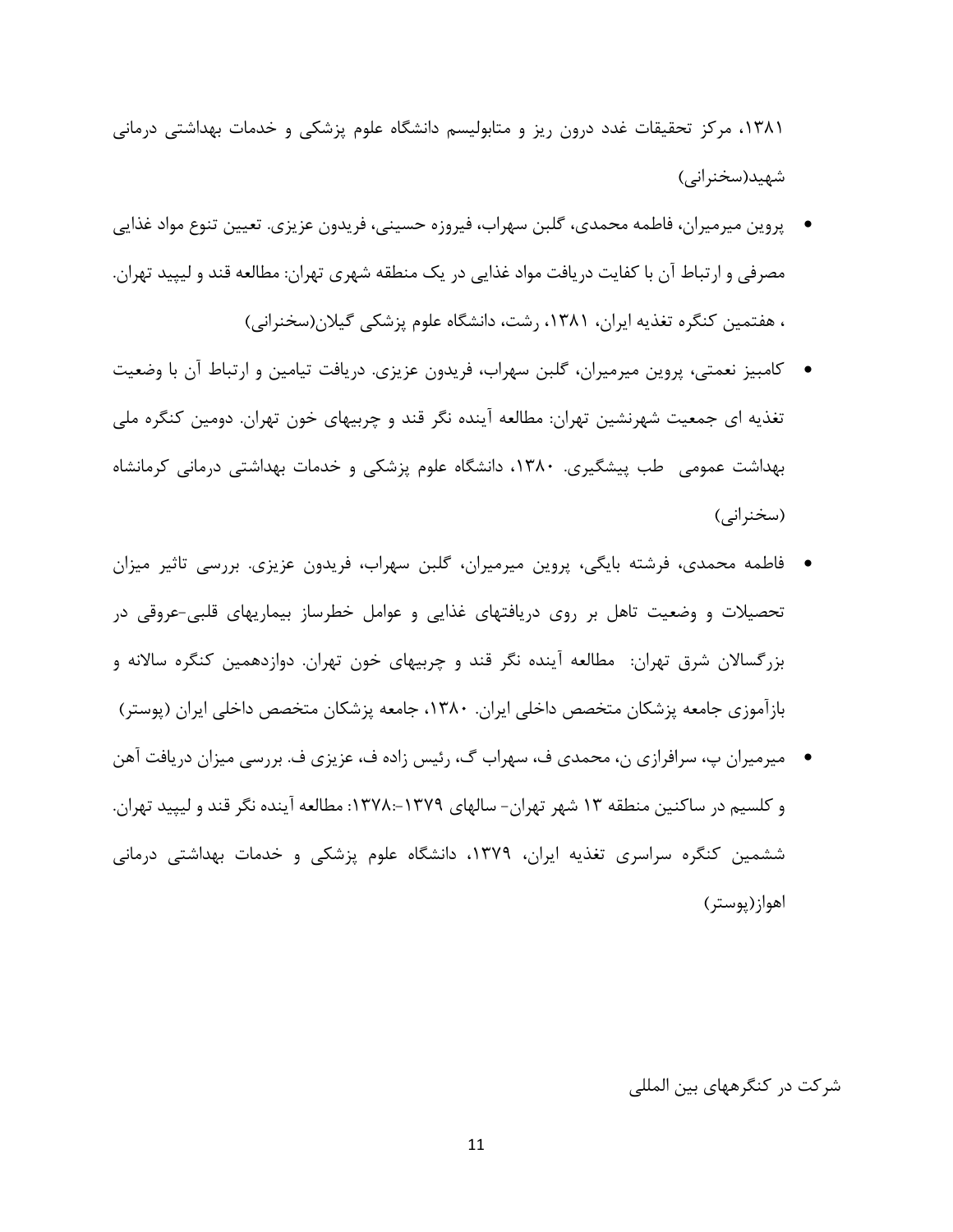- The 1<sup>st</sup> International and 13<sup>th</sup> Iranian Nutrition congress. Nov30-Dec 3, Tehran, Iran
- 10th International Congress of Endocrine Disorders. 22-24 October, 2014; Tehran, Iran
- World Diabetes Congress Dubai 2011, 4-8 December 2011, Dubai, United Arab Emirates
- International Congress on Diabetes and its Complications, 19-21 May 2009, Yazd, Iran
- The  $8<sup>th</sup>$  International Congress of Endocrine Disorders & the  $2<sup>nd</sup>$  Arab-Iran Congress of Endocrinology and Diabetes. Tehran, October 27-29, 2009
- The 19<sup>th</sup> International Congress of Nutrition (ICN2009). 4-9 October 2009, Bangkok, Thailand
- 2<sup>nd</sup> International Congress on Traditional Medicine and Materia Media. 4-7 October 2004, Tehran, Iran

شرکت در کنگرههای داخلي

- پنجمین کنگره پیشگیری و درمان چاقي ایران. .1149 پژوهشکده غدد درون ریز و متابولیسم دانشگاه علوم پزشکي شهید بهشتي. (سخنراني و پوستر)
- کنفرانس علمي یک روزه تغذیه و مولتیپل اسکلروزیس. ،1149 مرکز تحقیقات مولتیپل اسکلروزیس دانشگاه علوم پزشکي تهران. )سخنراني(
- سیزدهمین کنگره تغذیه سراسری ایران و اولین کنگره بین المللي تغذیه، 1141 . انستیتو تحقیقات تغذیه و صنایع غذایي کشورو
	- چهارمین کنگره پیشگیری و درمان چاقي ایران، ،1142 پژوهشکده علوم غدد درون ریز و متابولیسم
		- یازدهمین کنگره تغذیه ایران، ،1134 دانشکده بهداشت دانشگاه علوم پزشکي تهران
			- دهمین کنگره تغذیه ایران، ،1131 دانشکده بهداشت دانشگاه علوم پزشکي تهران
- سومین کنگره کشوری پیشگیری و کنترل بیماریهای غیرواگیر، ،1139 تهران، مجتمع بیمارستاني امام خمینی (۵<sub>۰</sub>)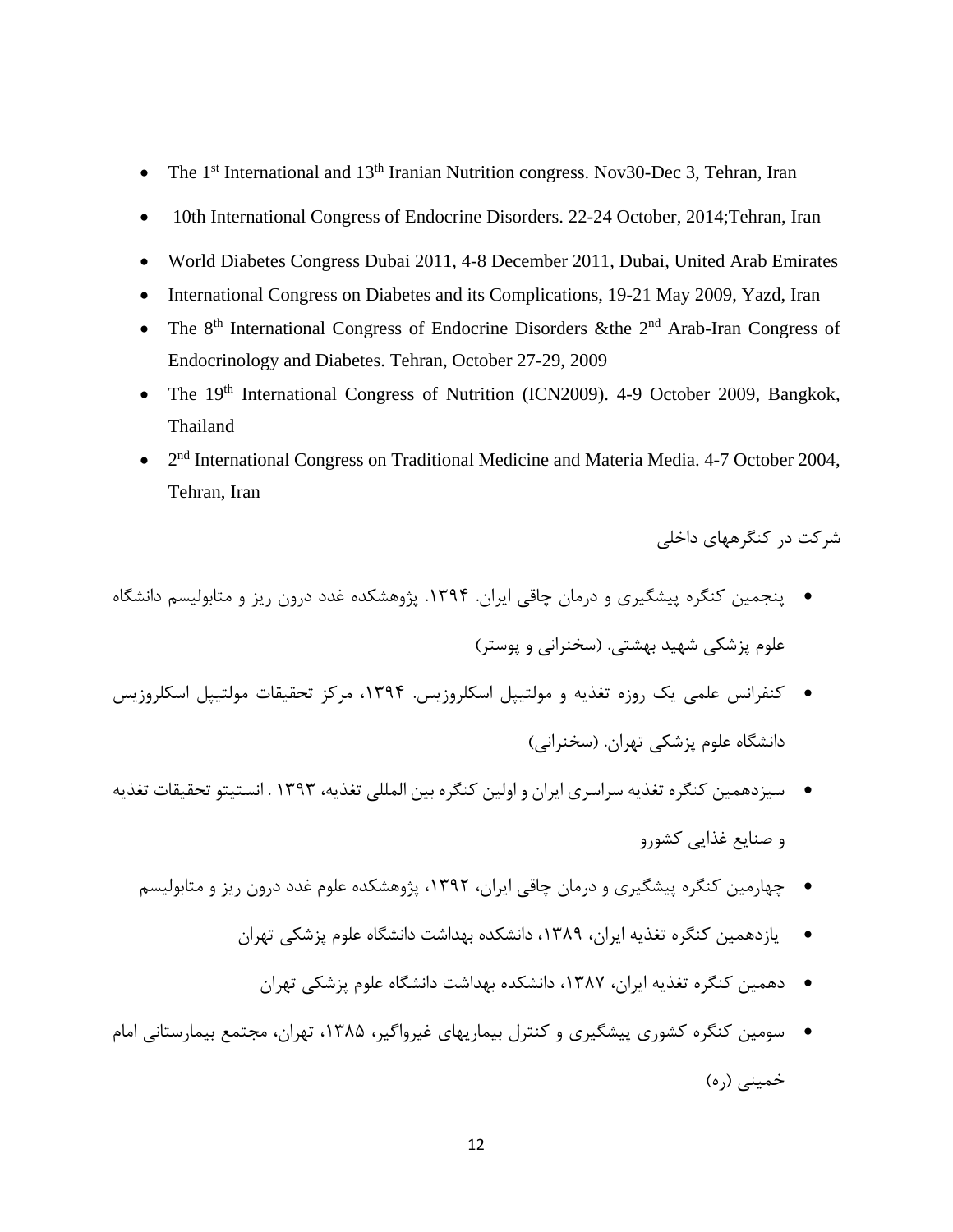- نهمین کنگره تغذیه ایران، ،1139 دانشکده بهداشت دانشگاه علوم پزشکي تبریز
- سیزدهمین کنگره غددرون ریز آسیا و اقیانوسیه، ،1139 انجمن متخصصین غدد دون ریز و مرکز تحقیقات غدد درون ریز و متابولیسم دانشگاه علوم پزشکي و خدمات بهداشتي درماني شهید بهشتي
- هفتمین کنگره بین المللي بیماریهای غدد درون ریز، ،1131 مرکز تحقیقات غدد درون ریز و متابولیسم
	- هشتمین کنگره تغذیه ایران، ،1131 دانشگاه علوم پزشکي و خدمات بهداشتي درماني ایران
- دومین کنگره کشوری پیشگیری و کنترل بیماریهای غیرواگیر، ،1132 مرکز تحقیقات غدد درون ریز و متابولیسم دانشگاه علوم پزشکي و خدمات بهداشتي درماني شهید بهشتي
	- پنجمین کنگره تغذیه ایران، ،1113 دانشگاه علوم پزشکي و خدمات بهداشتي درماني شهید بهشتي

طرح های تحقیقاتي

- مجری " بررسي اثرات مکمل سینبیوتیک حاوی باسیلوس کواگوالنس و اینولین بر متابولیسم گلوکز، مقاومت به انسولین ، غلظت انسولین ناشتا، پروفایل لیپیدی و التهاب سیستمیک در بیماران مبتال به دیابت نوع 2" انستیتو تحقیقات تغذیه و صنایع غذایي کشور، در حال انجام
- مجری "بررسي اثرات بررسي اثرات مکمل یاری با کروسین بر پروفایل لیپیدی و نشانگرهای استرس اکسیداتیو در بیماران مبتلا به دیابت نوع ۲، انستیتو تحقیقات تغذیه و صنایع غذایی کشور، در حال انجام
- مجری " بررسي اثرات مکمل یاری کروسین بر کنترل گالیسمي، التهاب سیستمیک، شاخص های تن سنجي، محصوالت نهایي گلیکوزیالسیون پیشرفته، سطوح AMPK و میزان TNF آلفا و فاکتور هسته ای کاپا – <sup>B</sup> در سلول های تک هسته ای خون محیطي در بیماران مبتال به دیابت نوع 2" انستیتو تحقیقات تغذیه و صنایع غذایي کشور، در حال انجام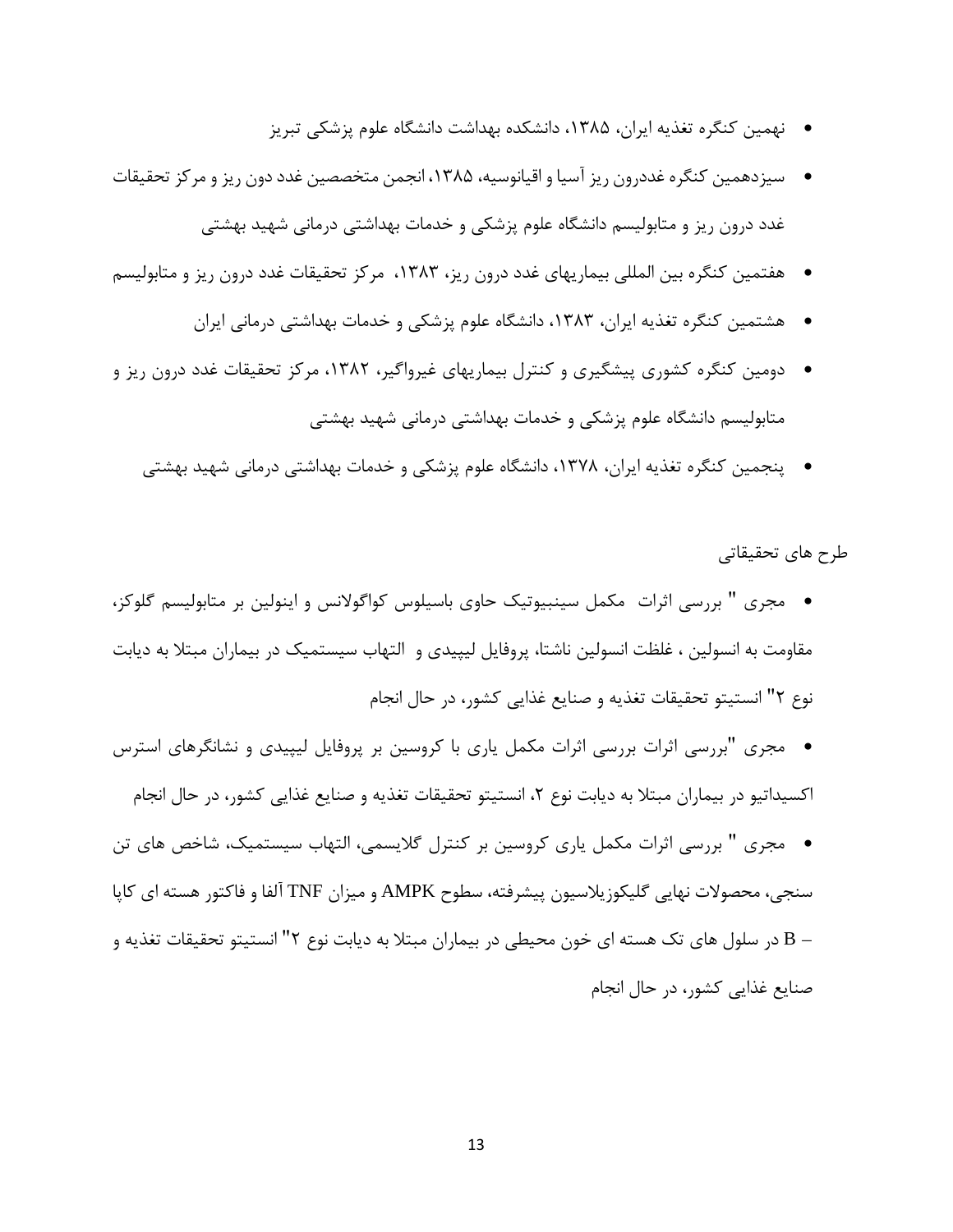- مجری "بررسي اثرات مصرف مکمل نانومیسل کورکیومین بر کنترل گلیسمي ، غلظت سرمي فراسنج های لیپیدی ، فشار خون و شاخص های تن سنجي در بیماران مبتال به سندرم متابولیک" انستیتو تحقیقات تغذیه و صنایع غذایي کشور
- مجری " بررسي اثرات مصرف مکمل نانومیسل کرکیومین بر استرس اکسیداتیو ، التهاب سیستمیک، غلظت سرمي آدیپونکتین و میزان فاکتور هسته ای کاپا-B در سلول های تک هسته ای خون محیطي در بیماران مبتال به سندرم متابولیک " انستیتو تحقیقات تغذیه و صنایع غذایي کشور
- همکار اصلي " بررسي اثر دریافت مکمل سینبیوتیک و آموزش رژیم غذایي کم کالری بر پروفایل لیپیدی و تغییرات میکروفلور روده در بیماران مبتال به سندرم متابولیک" دانشگاه علوم پزشکي کرمانشاه
- مجری، بررسي اثرات رژیم محدود از فروکتوز بر کنترل گالیسمي، پوفایل لیپیدی، فشارخون و التهاب سیستمیک در بیماران مبتال به دیابت نوع 2" انستیتو تحقیقات تغذیه و صنایع غذایي کشور

 مجری، "بررسي اثرات مصرف مکمل کورکیومین بر کنترل گلیسمي،غلظت سرمي فراسنج های لیپیدی، استرس اکسیداتیو و التهاب سیستمیک در بیماران مبتال به دیابت نوع 2"، انستیتو تحقیقات تغذیه و صنایع غذایي کشور

- مجری، "بررسي اثرات مصرف عصاره قهوه سبز برشاخص های آنتروپومتری، اشتها، کنترل گلیسمي، پروفایل لیپیدی و فشارخون استرس اکسیداتیو و التهاب سیستمیک و عروقي در بیماران مبتال به دیابت نوع 2"، انستیتو تحقیقات تغذیه و صنایع غذایي کشور
- مجری، "بررسي اثرات مصرف عصاره قهوه سبز استرس اکسیداتیو و التهاب سیستمیک و عروقي در بیماران مبتال به دیابت نوع 2"، انستیتو تحقیقات تغذیه و صنایع غذایي کشور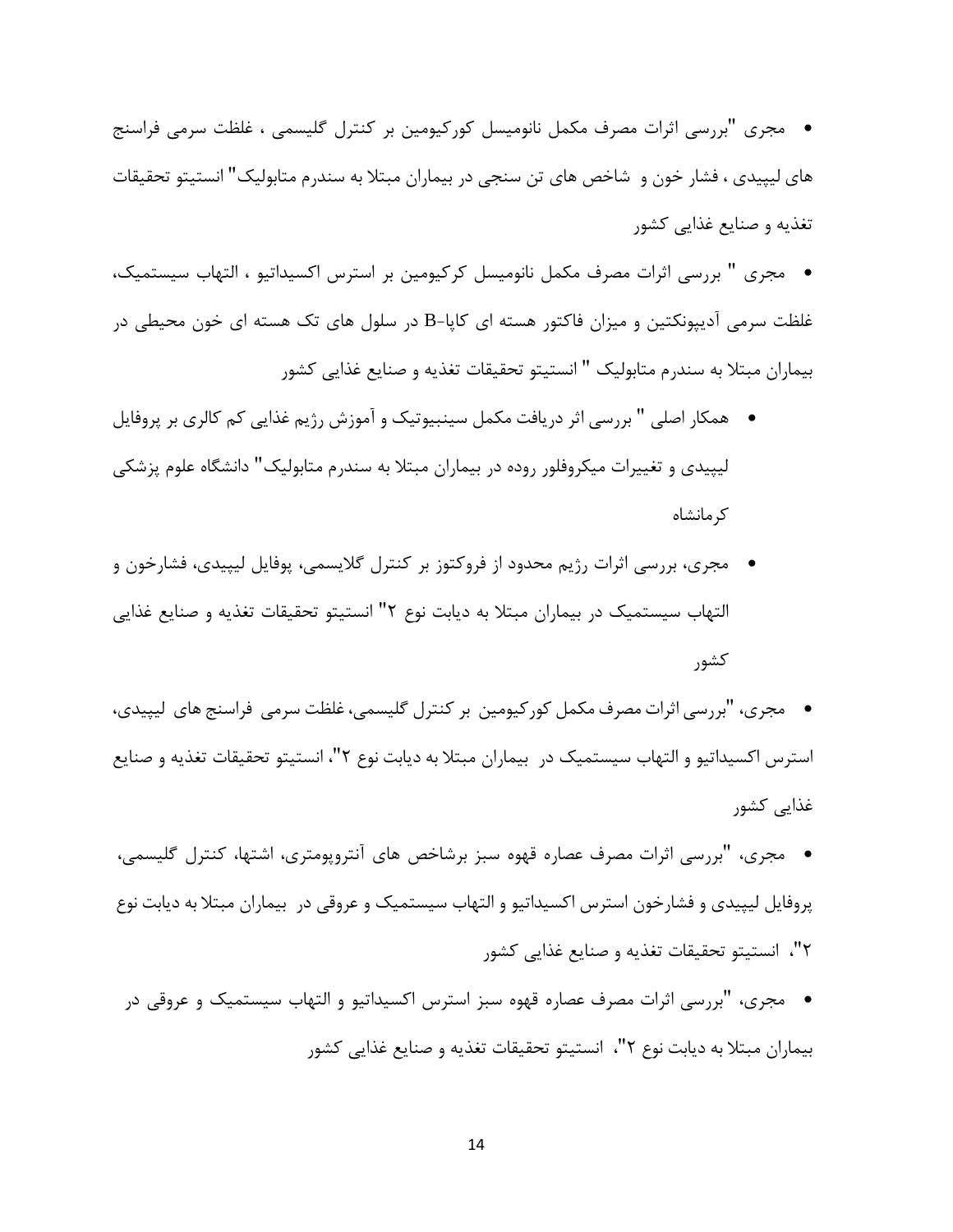- مجری، "بررسي ارتباط دریافت پلي فنل ها با بروز سندرم متابولیک" ، انستیتو تحقیقات تغذیه و صنایع غذایي کشور
- مجری، پروژه پژوهشي " بررسي اثرات مصرف آب انار بر غلظت پالسمایي فاکتورهای التهاب سیستمیک و عروقي، محصوالت نهایي گلیکوزیالسیون پیشرفته، استرس اکسیداتیو و میزان فاکتور هسته ای کاپا-B و سیرتویین1 در سلول های تک هسته ای خون محیطي در بیماران مبتال به دیابت نوع 2" ،1141 انستیتو تحقیقات تغذیه و صنایع غذایي کشور
- مجری، پروژه پژوهشي " بررسي اثرات مصرف آب انار بر غلظت پالسمایي فاکتورهای التهاب سیستمیک و عروقي، محصوالت نهایي گلیکوزیالسیون پیشرفته، استرس اکسیداتیو و میزان فاکتور هسته ای کاپا-B و سیرتویین1 در سلول های تک هسته ای خون محیطي در بیماران مبتال به دیابت نوع 2" ،1141 انستیتو تحقیقات تغذیه و صنایع غذایي کشور
- همکار اصلي، طرح تحقیقاتي " اثرات مکمل یاری با اسید لینولئیک مزدوج بر تراکم مواد معدني استخوان، متابولیسم استخوان و ترکیب بدن در زنان یائسه" ،1142 انستیتو تحقیقات تغذیه و صنایع غذایي کشور
- مجری، پروژه پژوهشي " بررسي رژیم غذایي در سندرم متابولیک" مصوب کمیته پژوهشي دانشجویان،  $149.$
- همکار اصلي، طرح تحقیقاتي " بررسي رابطه دریافت بررسي میزان دریافت ترکیبات پلي فنلي در رژیم غذایي ایراني در افراد بزرگسال و ارتباط آن با عوامل خطر بیماری های قلبي- عروقي مطالعه قند و لیپید تهران" ،1141 پژوهشکده غدد درون ریز
- همکار اصلي، طرح تحقیقاتي " بررسي رابطه دریافت کربوهیدرات، فیبر رژیم غذایي، نمایه و بار گالیسمي با سندرم متابولیک در بزرگساالن تهراني: مطالعه قند و لیپید تهران، ،1134 پژوهشکده غدد درون ریز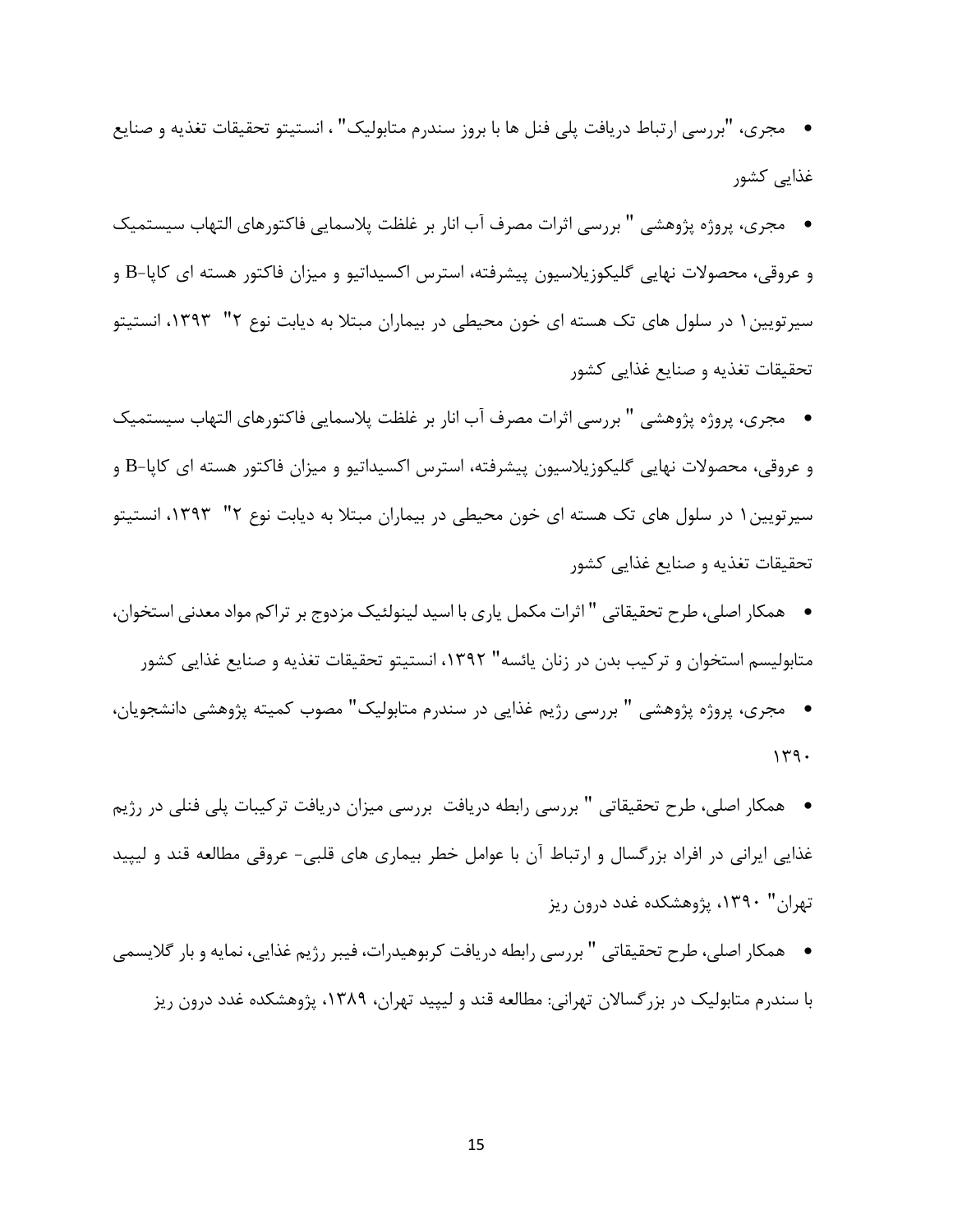همکار اصلي، طرح تحقیقاتي " تعیین مقادیر کلسترول تام، LDL کلسترول، HDL کلسترول و تری گلیسرید و بررسي شیوع اضافه وزن، چاقي، نوع توزیع چربي در بالغین 13-19 ساله منطقه 1 تهران" ، ،1131 انستیتو تحقیقات تغذیه و صنایع غذایي کشور

- همکار، پروژه تحقیقاتي "بررسي روشهای پیشگیری از بروز دیابت تیپ2 افراد با تحمل گلوکز مختل)IGT ")،1131 مرکز تحقیقات غدد درون ریز
	- همکار، پروژه تحقیقاتي "مطالعه قند و لیپید تهران" ،1113-1131 مرکز تحقیقات غدد درون ریز
- همکار، پروژه تحقیقاتي "تعیین رابطه وضعیت تغذیه ای و سطح سرمي لیپید و لیپوپروتیین ها در جمعیت شهری هران در گروههای سني و جنسي مختلف سال 1111-1114"، مرکز تحقیقات غدد درون ریز
- همکار، پروژه تحقیقاتي "اثربخشي یک ماه روزه داری اسالمي بر حساسیت به اکسیداسیون، محتوای ویتامین <sup>E</sup> و سطح آنتي اکسیدان در LDL مردان نرم و هیپرکلسترومیک، تهران، 1113 "، مرکز تحقیقات غدد درون ریز
- همکار، پروژه تحقیقاتي "بررسي شیوع دیابت نوع 2 در کودکان 1-14 ساله منطقه شرق تهران در سال 1114"، مرکز تحقیقات غدد درون ریز
- همکار، پروژه تحقیقاتي "ارزیابي دریافت های غذایي ساکنین منطقه 11 تهران بر پایه هرم راهنمای غذایي "، ،1131 مرکز تحقیقات غدد درون ریز
- همکار، پروژه تحقیقاتي "تهیه راهنمای ارزش غذایي غذاهای متداول مردم تهران و مقایسه میزان قدرت تشخیصي آن با روش متداول"، ،1111 انستیتو تحقیقات تغذیه و صنایع غذایي کشور
- همکار، پروژه تحقیقاتي "بررسي شیوع عوامل خطر بیماریهای قلبي-عروقي در افراد 19-19 ساله شهر تهران سال 1111" انستیتو تحقیقات تغذیه و صنایع غذایي کشور
- همکار، پروژه تحقیقاتي " تهیه مدل ها و آلبوم عکس غذایي" ،1119-1111 انستیتو تحقیقات تغذیه و صنایع غذایي کشور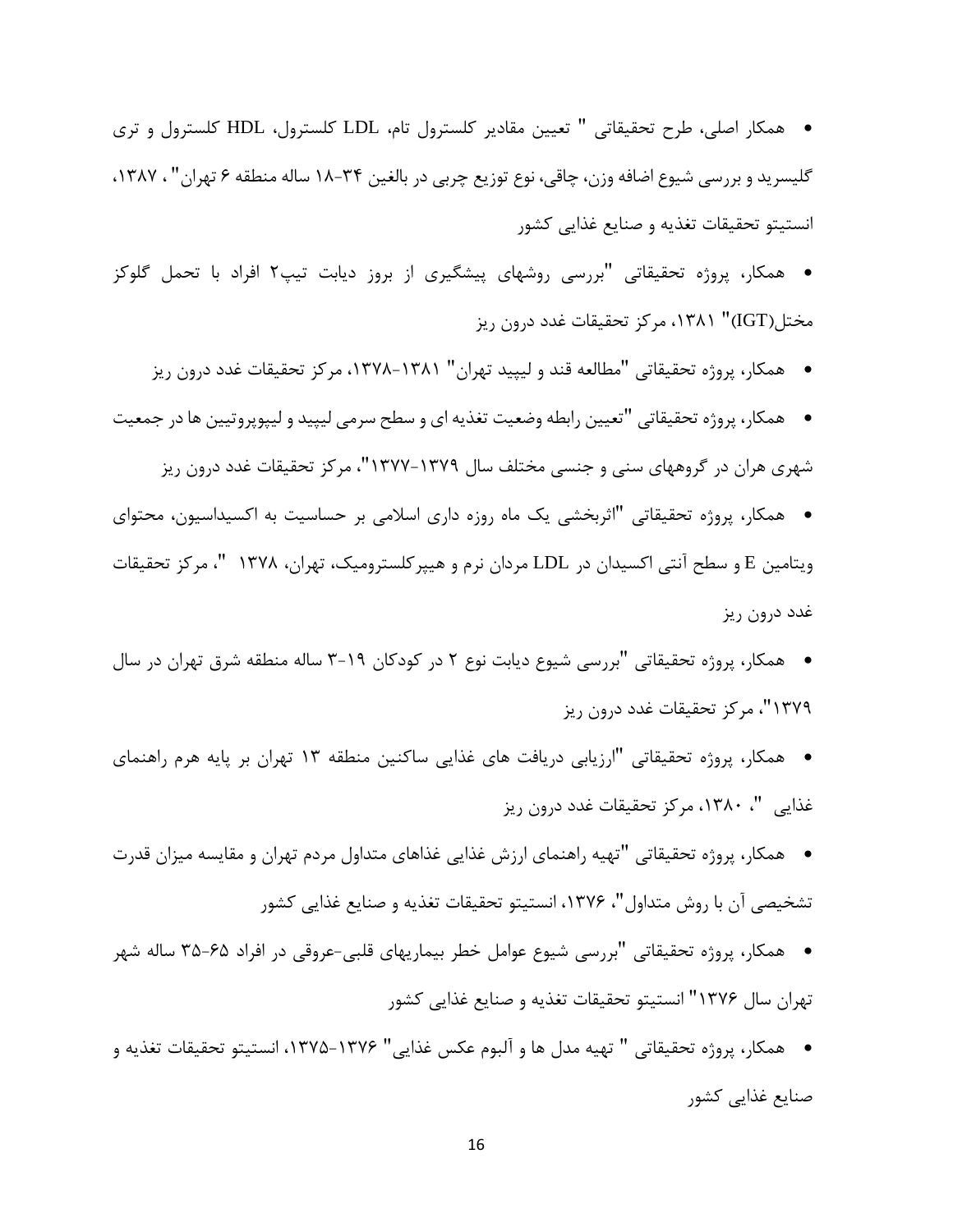همکار، پروژه تحقیقاتي ارزشیابي برنامه آهن یاری زنان باردار در نظام مراقبتهای اولیه بهداشتي استانهای

خوزستان و گیالن در سال 1111" انستیتو تحقیقات تغذیه و صنایع غذایي کشور

داوری مقاالت

- داوری مقاله " اثرات مصرف آب هویج غني شده با بتاکاروتن، بر سطح فراسنج های لیپیدی در بیماران مبتال به دیابت نوع 2" مجله علوم تغذیه و صنایع غذایي ایران، 1134
- داوری مقاله " اثر مصرف گز سینبیوتیک غني شده با بتاکاروتن بر روی شاخصهای متابولیک بیماران دیابتي نوع 2" مجله علوم تغذیه و صنایع غذایي ایران، 1149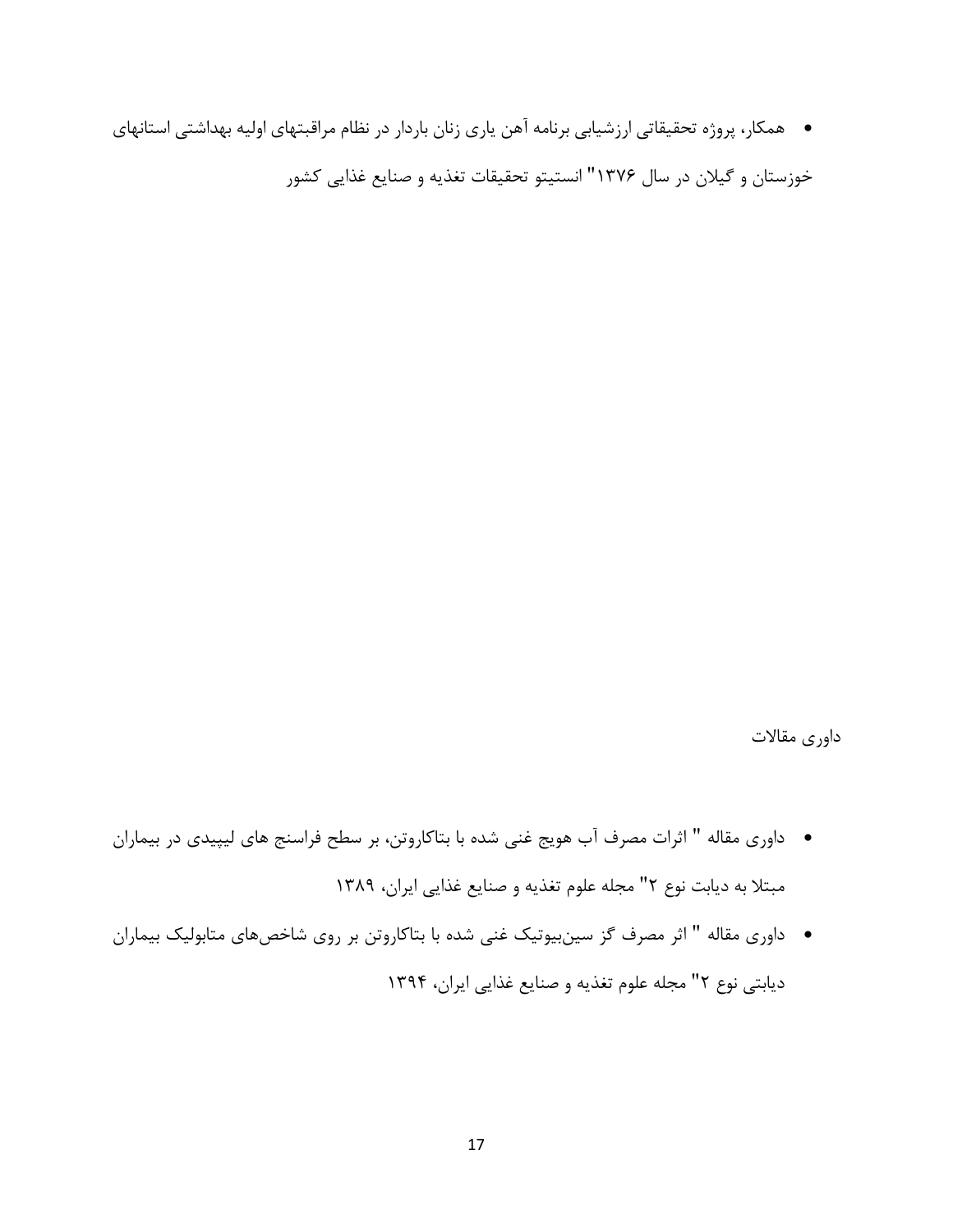- داوری مقاله " مطالعه اثر محافظتي تمرین تمرین هوازی همراه با مصرف عصاره میوه انار Punica( (granatum بر شاخص های آسیب قلب در زنان دیابتي نوع 2" مجله علوم تغذیه و صنایع غذایي ایران،  $1441$
- داوری مقاله " تاثیر 12 هفته تمرین هوازی با مصرف لبنیات )شیر و ماست کم چرب( بر مقادیر قند پایه و عوامل خطرزای قلبي- عروقي در بیماران مبتال به دیابت نوع 2" مجله علوم تغذیه و صنایع غذایي ایران،  $141$ 
	- Manuscript entitled "Relationship of Glycemic Control and Stages of Change for Fiber Intake in Type 2 Diabetic Patients: A Cross-sectional Study" for Nutrition and Food Sciences Research. 2014

 $\bullet$ 

- Manuscript entitled "Dates and raisins are suitable snacks for patients with type 2 diabetes" for Nutrition and Food Sciences Research. 2015
- Manuscript entitled "The Effects of Vitamin D Supplementation on the Symptoms, and Quality of Life in Women with Irritable Bowel Syndrome (IBS): A Randomized, Doubleblind, and Placebo Controlled Clinical Trial" for British Journal of Clinical Nutrition. 2016
- Manuscript entitled " The Relationship between Intake of PROTEINS and Polycystic Ovary Syndrome in Women Who Referred to Isfahan University of Medical Science Clinics in 2013" for Nutrition and Food Sciences Research 2017
- Manuscript entitled " Effectiveness of Eriomin® in managing hyperglycemia and reversal of pre-diabetes condition: a double-blind, randomized, controlled study" for phytotherapy research, 2018
- Manuscript entitled " Dietary Fiber and Risk of Irritable Bowel Syndrome: A Case-Control Study," for Gastroenterology and Hepatology from bed to bench. 2018
- Manuscript entitled "The Effects of Curcumin Supplementation on Cardiovascular Risk Factors in Patients with Non-Alcoholic Fatty Liver Disease" for British Journal of Nutrition. 2018
- Manuscript entitled " Ginger in Gastrointestinal Disorders: A Systematic Review of Clinical Trials" for Food Science & Nutrition, 2018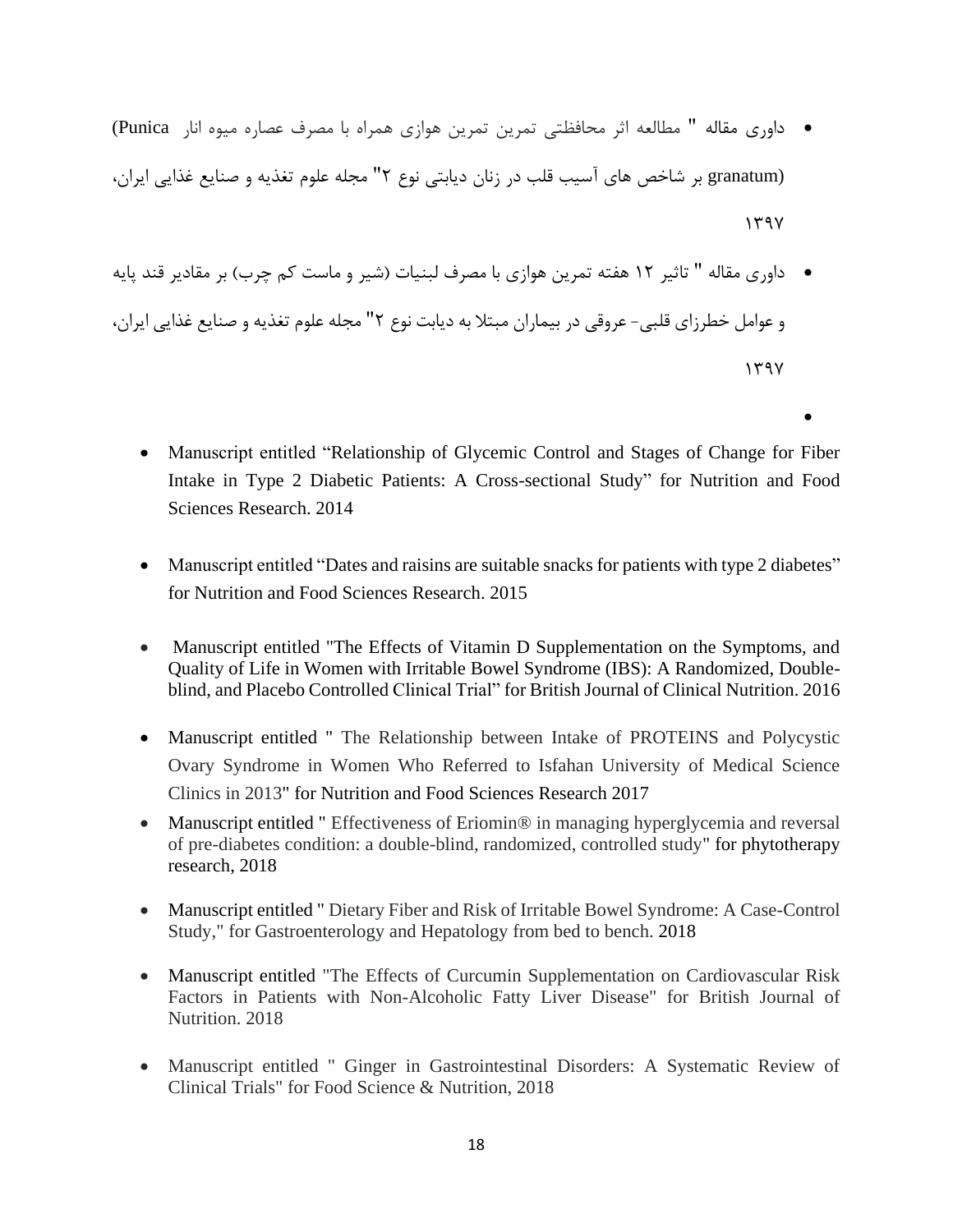- Manuscript entitled " Beta-glucan and FOS added Barley slims improves glycemia, gut health and inflammatory status of type 2 diabetes mellitus individuals residing in urban Vadodara" for International Journal of Diabetes in Developing Countries 2018
- Manuscript entitled " Adherence to the Mediterranean diet is associated with reduced risk of incident type 2 diabetes: A 6-year follow up in Tehran Lipid and Glucose Study" European Journal of Clinical Nutrition, 2018
- Manuscript entitled " Dietary intakes and its determinants in peritoneal dialysis patients," for Iranian Journal of Kidney Diseases 2018
- Manuscript entitled " Amino Acids and Non-alcoholic Fatty Liver Disease: A Mini-Review of Current Evidence," for Gastroenterology and Hepatology from Bed to Bench 2019.
- Manuscript entitled "Fish Consumption and Risk of Non-alcoholic Fatty Liver Disease" for Public Health Nutrition 2019.
- Manuscript entitled "Effects of cumin (Cuminum cyminum) essential oil supplementation on metabolic syndrome components: A randomized, triple blind, placebo- controlled clinical trial." For Phytotherapy research 2019

ترجمه کتاب

- خدیجه رحماني، نوشین شهیدی، دکتر سعید حسیني، گلبن سهراب، لیال آزاد بخت. تغذیه و مراقبت مبتني بر تشخیص
- سمیرا ابراهیم اف، گلبن سهراب، ناهید ظرافتي. تغذیه در دورانهای زندگي، غذا و تغذیه درماني کراوس.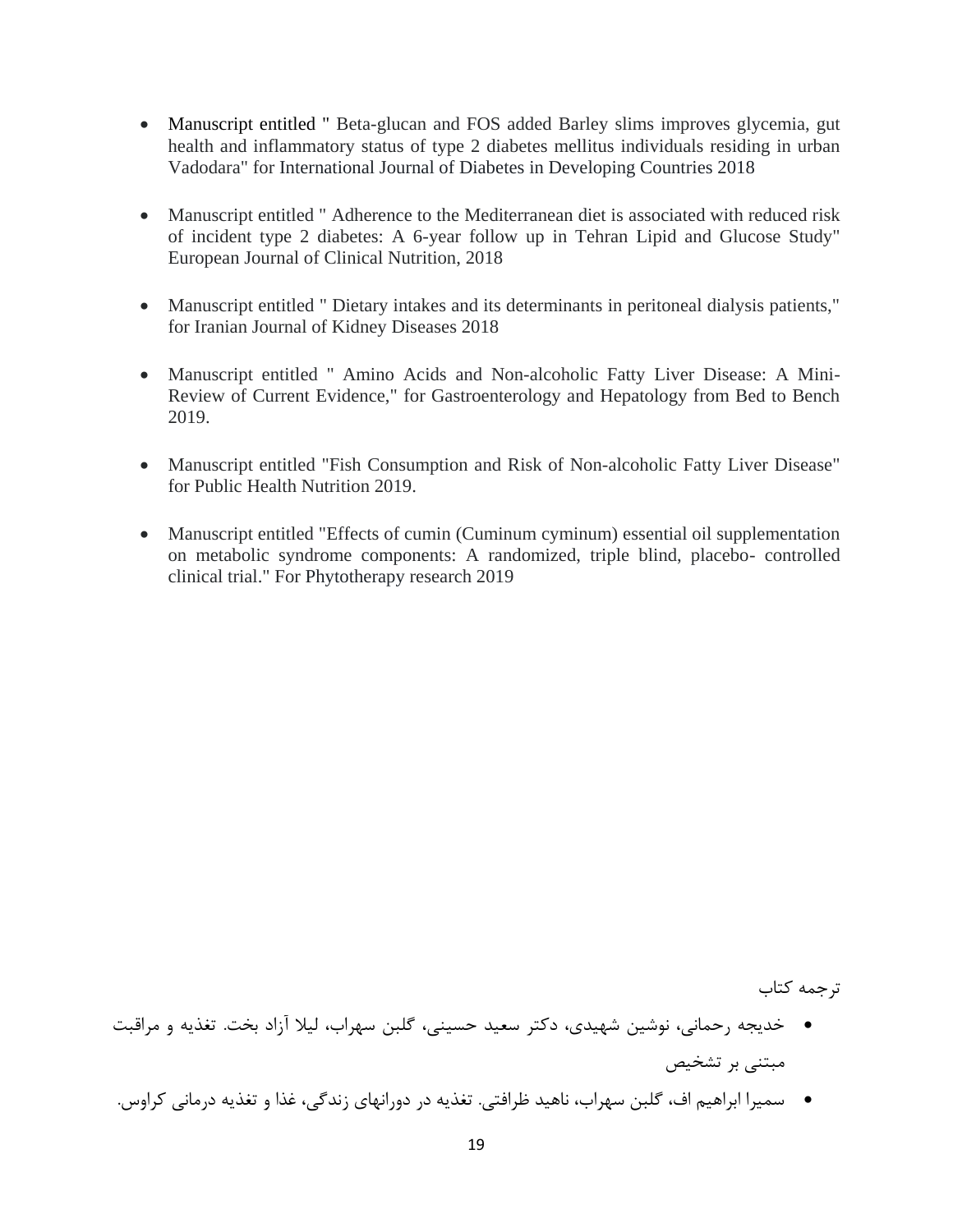جشنواره ها

" دانشجوی نمونه" جشنواره آموزشي، دانشکده علوم تغذیه و صنایع غذایي دانشگاه علوم پزشکي شهید بهشتي 1141

افتخارات

- کسب رتبه یک کشوری در آزمون ورودی کارشناسي ارشد ناپیوسته سال تحصیلي 32-31 ، )رتبه یک بین 119 نفربا ظرفیت پذیرش 3 نفر(
	- انتخاب به عنوان دانشجوی نمونه دانشکده بهداشت، دانشگاه علوم پزشکي تهران سال 1131
		- کسب رتبه یک در مقطع دکترا )رتبه یک بین 1 نفر(
		- استعداد درخشان در مقطع کارشناسي ارشد و دکترا
- کارشناس پژوهشي برتر دانشکده تغذیه و صنایع غذایي دانشگاه علوم پزشکي شهید بهشتي در سال 1131

تدریس در کارگاه

- مدرس کارگاه آموزشي : تغذیه و رژیم درماني برای افراد دیابتي، از تاریخ 41/12/19 لغایت 41/12/11 که در پژوهشکده علوم غدد درون ریز و متابولیسم برگزار گردید
- مدرس کارگاه آموزشي: تغذیه و رژیم درماني در افراد مبتال به دیابت، از تاریخ 41/12/3 لغایت 41/12/4 که در دانشگاه علوم پزشکي ایران برگزار گردید
- مدرس کارگاه آموزشي: تغذیه و رژیم درماني در افراد مبتال به دیابت، در تاریخ 49/2/22 که در دانشگاه علوم پزشکي ارتش برگزار گردید
	- مدرس کارگاه مدرس کارگاه تغذیه و رژیم درماني در بیماران مبتال به دیابت ویژه کارشناسان معاونتهای درمان بهمن 1149 که توسط دفتر بهبود غذا و تغذیه کشور برگزار گردید .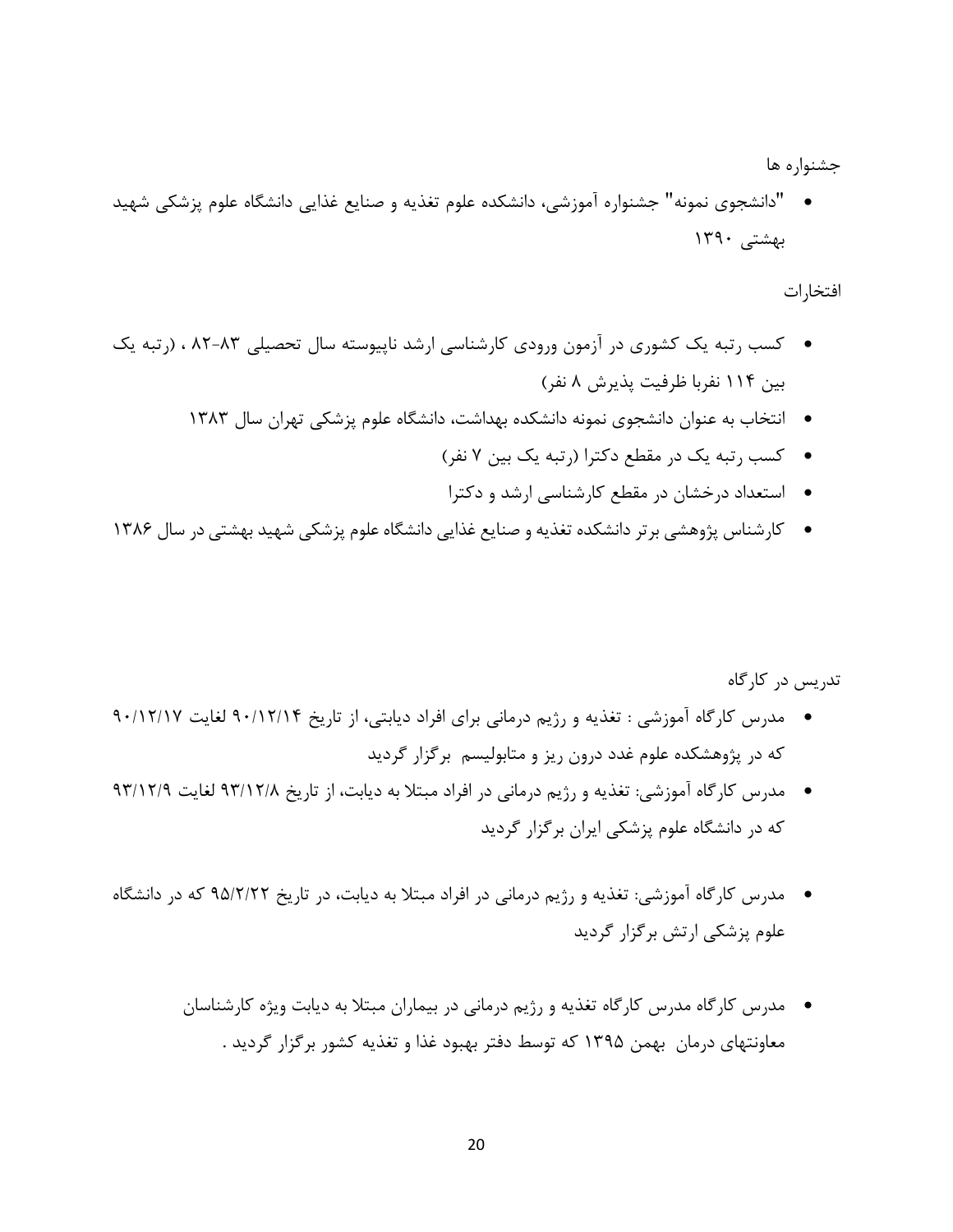- مدرس کارگاه تغذیه و رژیم درماني در بیماران مبتال به دیابت ویژه کارشناسان معاونتهای بهداشتي دی ماه 1141 که توسط دفتر بهبود غذا و تغذیه کشور برگزار گردید.
- مدرس کارگاه: تغذیه و رژیم درماني در بیماران مبتال به دیابت خرداد ماه 1141 که توسط انجمن غذا و تغذیه حامي سالمت برگزار گردید.
- مدرس کارگاه آموزشي: رژیم درماني در مدیریت دیابت و عوارض ناشي از آن" در تاریخ 1 لغایت 1 دی ماه 1141 که توسط پژوهشکده غدد درون ریز و متابولیسم دانشگاه علوم پزشکي شهید بهشتي برگزار شد.
- مدرس کارگاه "رژیم درماني در سندرم متابولیک" در تاریخ 43/9/1 توسط انجمن غذا و تغذیه حامي سالمت برگزار گردید.

 $\bullet$ 

سوابق آموزشي

- تدریس رژیم درماني یک کارشناسي علوم تغذیه
	- تدریس رژیم درماني دو کارشناسي علوم تغذیه
	- تدریس درس سمینار کارشناسي علوم تغذیه ژ
- تدریس فیزیولوژی تغذیه پیشرفته کارشناسي ارشد علوم تغذیه ژ(
- تدریس رژیم درماني کاربردی 1 دانشجویان کارشناسي ارشد تغذیه بالیني
	- تدریس رژیم درماني در بیماریهای غدد درون ریز مقطع دکترا
		- تدریس سمینار مقطع دکترا
	- تدریس نقش تغذیه در سالمت دهان و دندان دانشجویان دندانپزشکي
		- تدریس کارآموزی اطفال بستری دانشجویان کارشناسي
		- تدریس کاراموزی غدد درون ریز و متابولیسم دانشجویان کارشناسي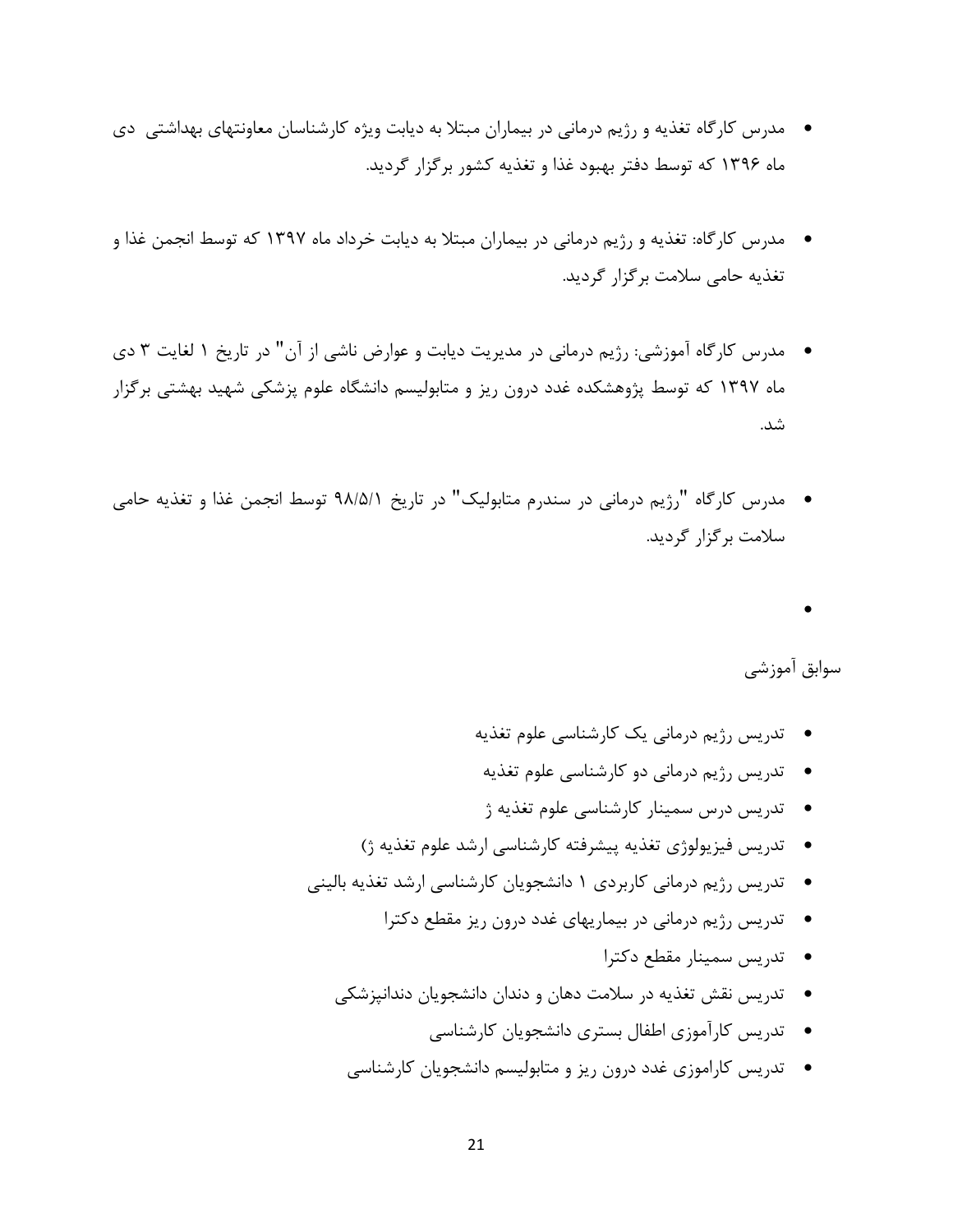- تدریس کارآموزی جراحي دانشجویان کارشناسي
- تدریس کارآموزی گوارش دانشجویان کارشناسي
- تدریس کارآموزی کلیه و دیالیز دانشجویان کارشناسي
- تدریس کارآموزی قلب و عروق و غدد دانشجویان کارشناسي
- تدریس کاراموزی غدد درون ریز و متابولیسم دانشجویان کارشناسي
- تدریس کارآموزی اطفال سرپایي اطفال و بزرگسال دانشجویان کارشناسي
- تدریس کاراموزی غدد درون ریز و متابولیسم دانشجویان کارشناسي ارشد
	- تدریس کارآموزی قلب و عروق دانشجویان کارشناسي
	- تدریس برنامه آنالیز موادغذایي 4Nutritionist و Processor Food

شرکت در کارگاه

- کارگاه یک روزه انسولین تراپي، برگزار شده توسط پژوهشکده غدد درون ریز و متابولیسم، 29 خرداد  $141$
- کارگاه " آشنایي با منابع کتابخانه دیجیتال علوم پزشکي " از تاریخ 1133/1/11 لغایت 1133/1/14 برگزار شده توسط دانشگاه علوم پزشکي شهید بهشتي به مدت 29 ساعت
	- Sport and Nutrition Workshop, held  $19<sup>th</sup> 20<sup>th</sup>$  February 2008, under the auspices of the Islamic Federation of Women's Sport and The British Council
- کارگاه " writing Scientific " سطح متوسط مورخ 1131/9/11 برگزار شده توسط دانشگاه علوم پزشکي و خدمات بهداشتي درماني تهران به مدت 1 ساعت
- کارگاه " EndNote " مورخ 1131/9/11 برگزار شده توسط دانشگاه علوم پزشکي و خدمات بهداشتي درماني تهران به مدت 9 ساعت
- کارگاه " مطالعات کیفي در پژوهش های تغذیه ای " از تاریخ /11/2 1131 لغایت /11/1 1131 برگزار شده توسط انستیتو تحقیقات تغذیه و صنایع غذایي کشور به مدت 19 ساعت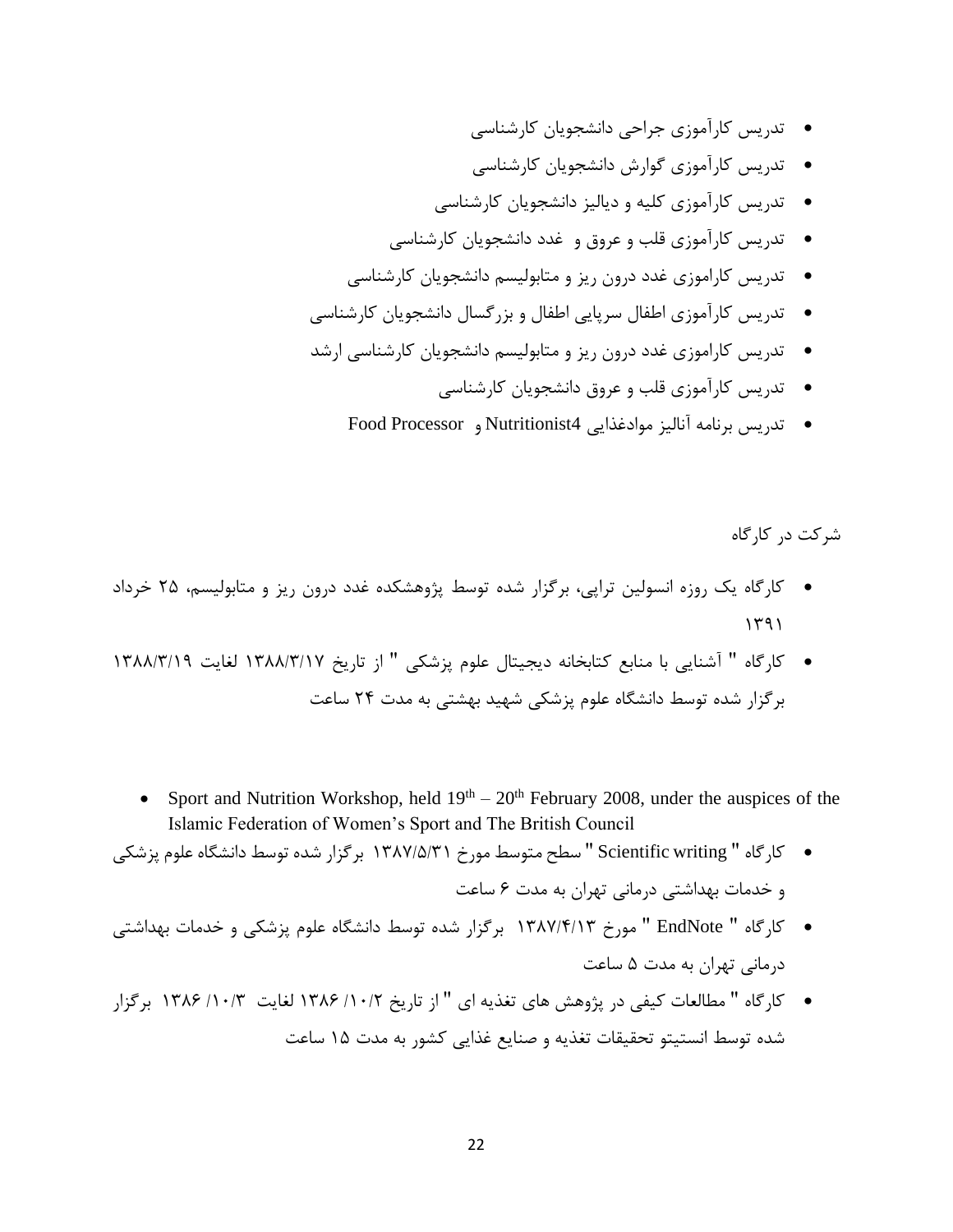- کارگاه " ACCESS-MS " در تاریخ های ،29 21و 21 تیر و 11 مرداد 1131 برگزار شده توسط انستیتو تحقیقات تغذیه و صنایع غذایي کشور به مدت 11 ساعت
- کارگاه " Manager Reference "مورخ 1131/1/19 برگزار شده توسط دانشگاه علوم پزشکي و خدمات بهداشتي درماني تهران به مدت 1 ساعت
- کارگاه " اپیدمیولوژی چاقي در اطفال " در تاریخ های 2و 1 تیرماه 1131 برگزار شده توسط انستیتو تحقیقات تغذیه و صنایع غذایي کشور به مدت 19ساعت
- کارگاه " متاآنالیز" مورخ 1139/12/2 برگزار شده توسط دانشگاه علوم پزشکي و خدمات بهداشتي درماني شهید بهشتي
- کارگاه " خطاهای متداول در تحقیقات علوم پزشکي و کنترل آنها" در تاریخ های 1139/11/11 و 39/11/19 برگزار شده توسط دانشگاه علوم پزشکي و خدمات بهداشتي درماني شهید بهشتي به مدت 11 ساعت
- کارگاه " مطالعات کیفي" در تاریخ های 1139/4/1 و 39/4/3 برگزار شده توسط دانشگاه علوم پزشکي و خدمات بهداشتي درماني شهید بهشتي به مدت 11 ساعت
- کارگاه " شیوه های ارایه مطلب در همایش های علمي" در تاریخ های 1139/3/21 و 39/4/1 برگزار شده توسط دانشگاه علوم پزشکي و خدمات بهداشتي درماني شهید بهشتي به مدت 11 ساعت
- کارگاه " جستجوی منابع الکترونیک" مورخ 1139/1/2 برگزار شده توسط دانشگاه علوم پزشکي و خدمات بهداشتي درماني تهران
- کارگاه " Search Google "در تاریخ های 1139/1/14 و 39/1/21 برگزار شده توسط انستیتو تحقیقات تغذیه و صنایع غذایي کشور
- کارگاه " writing Scientific " سطح مقدماتي مورخ 1139/9/22 برگزار شده توسط دانشگاه علوم پزشکي و خدمات بهداشتي درماني تهران به مدت 1 ساعت
- کارگاه " AIDS/HIV و امنیت غذا و تغذیه" از تاریخ 1139/9/13 لغایت 39/9/21 برگزار شده توسط انستیتو تحقیقات تغذیه و صنایع غذایي کشور
- کارگاه " همایش کودکان پیش دبستاني)2 تا 9 سال(" از تاریخ 1139/11/21 لغایت 39/11/23 برگزار شده توسط انستیتو تحقیقات تغذیه و صنایع غذایي کشور
- دوره "اطالعات و ارتباطات" از تاریخ 1139/3/11 لغایت 39/4/4 سازمان مدیریت و برنامه ریزی استان تهران به مدت 12 ساعت